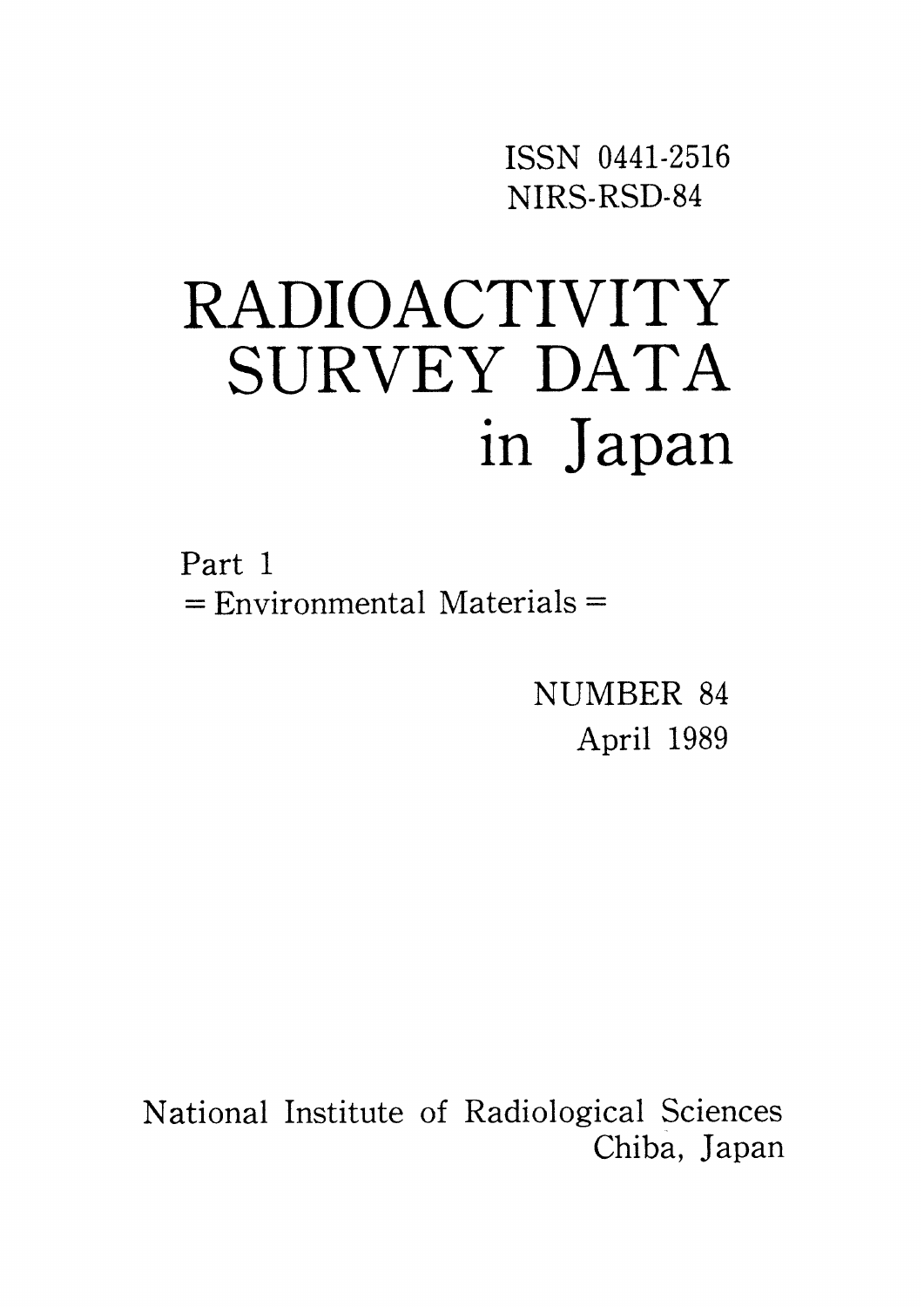# Radioactivity Survey Data in Japan

# Number 84

#### April 1989  $\blacksquare$ part

#### Contents

Environmental and Dietary Materials (Japan Chemical Analysis Center) (for domestic program) (for WHO program)  $(2)$  $(3)$  $(1)$  $(5)$ 7. Contents of Figure

Editted by National Institute of Radiological Sciences, under the supervision of Science and Technology Agency of Japanese Government.

Page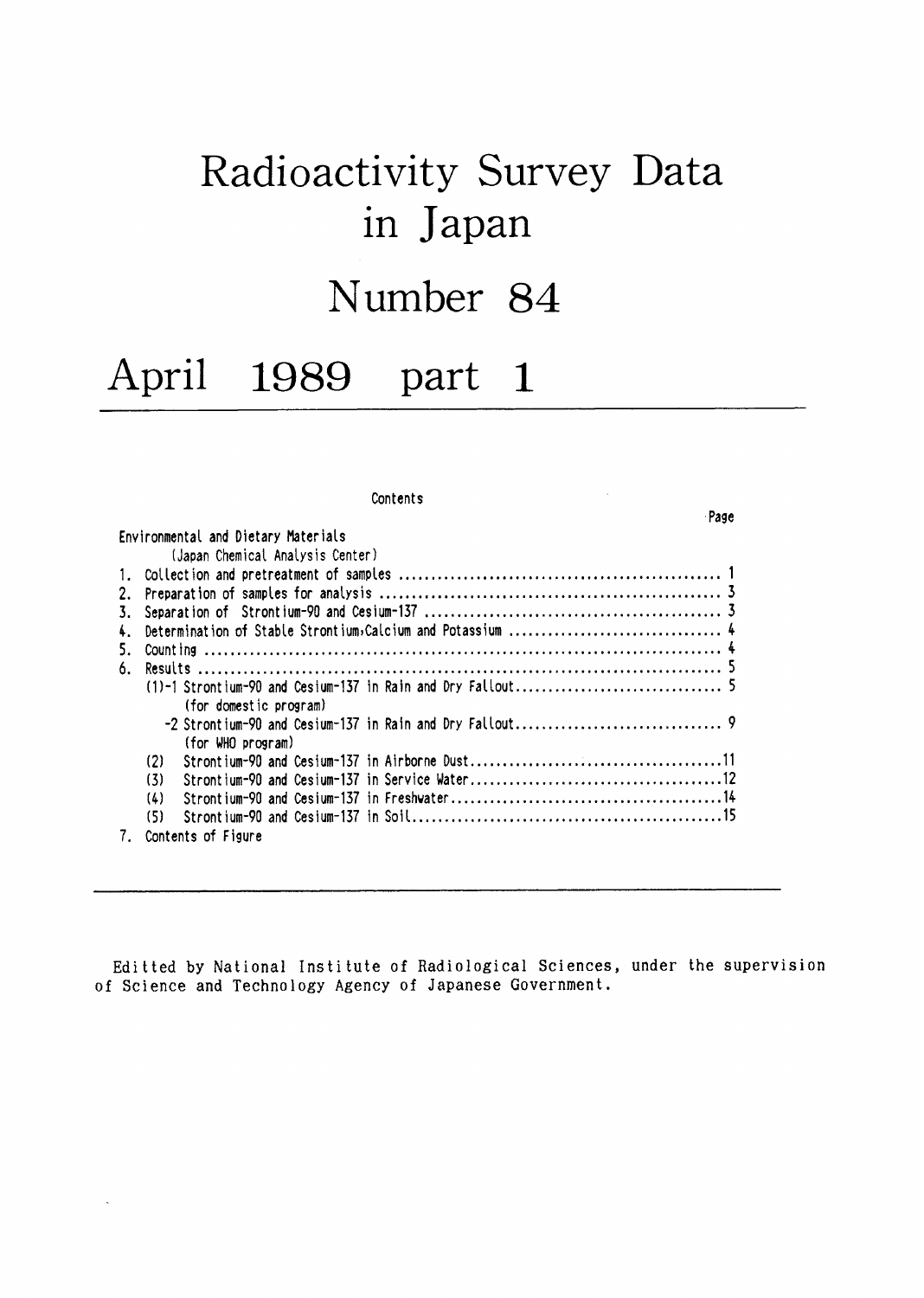Environmental and Dietary Materials\*

(Japan Chemical Analysis Center)

Collection and pretreatment of samples  $1 -$ 

(1) Rain and dry fallout

Rain and dry fallout was collected monthly on a sampling tray, approximately 5000 cm<sup>2</sup> in area, which was filled with water to a depth of 1 cm at the beginning of every month.

Strontium and cesium carrier solutions were added after the sample was filtered. The tray was washed with 5 *L* of distilled water and the washing was combined to the filtrate.

The sample was passed through a cation exchange column (500 m2 of Dowex 50W X8, 50  $\sim$  100 mesh, Na form) at a rate flow of 80  $m$ *l* /min.

#### (2) Airborne dust

Airborne dust was collected by an electrostatic precipitator or a filter air sampler for every three months at a rate of more than 3000 m<sup>3</sup> per month. The sampling was done 1 to 1.5 meters above the ground.

(3) Service vater and freshwater

Service water, 100 *L* each, was collected at the intake of the water-treatment plant and at the tap after vater vas left running for five minutes. Strontium and cesium carriers were added to the filtered water sample. The subsequent process was the same as that described in the section (1). Freshwater was treated in the same way as the service water.

#### $(4)$  Soil

Soil was collected from the location in the spacious and flat area without past surface disturbance caused by duststorms, inflow and outflow due to precipitation, etc.. Any places located under trees in a forest, in a stony area or inside of river banks were avoided. Soil was taken from two layers of different depths, 0-5cm and 5-20cm. The soil lumps were crushed by hands and dried in a drying oven regulated 105  $\mathbb{C}$ . The soil was then passed through a 2 mm sieve to remove plant roots and pebbles.

(5) Sea vater Sea water was collected at the fixed stations where the effect of terrestrial fresh water from rivers was expected to be negligibly small. A special consideration was also given to weather conditions. The sampling was carried out when there was no rainfall for the last few days. To prevent contamination, water samples were collected at the bow of a sampling boat just before she stood still by scooping surface water using a polyethylene bucket. Immediately after the collection, the samples were acidified to a pH lower than 3 by adding concentrated hydrochloric acid in a ratio of  $1 \text{ mQ}$  to 1  $\Omega$  of sea water, and then stored in 20  $\ell$  polyethylene containers. The sampling equipments as well as containers were thoroughly rinsed with dilute hydrochloric acid and then with distilled vater before use. Two hundred milliliters of sea water was also collected at the same stations for the determination of chlorinity.

 $(6)$  Sea sediments

Sediment was collected in the same area as that for the sea water sample, taking the following criteria into account:

- a. The depth of water exceeds 1 m at low tide.
- b. No significant sedimental movement is observed in the vicinity of concern.
- c. Mud, silt and fine sand are preferable.

A conventional sediment sampling device vas used for collecting the top few centimeters of surface sediment. Approximately 4kg of the sample in wet weight was spread on a stenless steel dish after removed of the pebbles, shells and other foreign materials, and dried in a drying oven regulated at  $105 \mathbf{C}$ .

#### (7) Total diet

A full one day ordinary diet including three meals, water, tea and other in-between snacks for five persons was collected as a sample of "total diet". The sample in a large stainless steel pan was carbonized carefully by direct application of gas flame, and was transfered to a porcelain dish and then ashed at 450 °C in an electric muffle furnace.

#### $(8)$  Rice

Polished rice was collected in producing districts at the harvest and in consuming areas when new crops were first put on sale. The sample was carbonized and ashed in a porcelain dish.

\* Samples were sent to the Center from 32 contracted prefectures.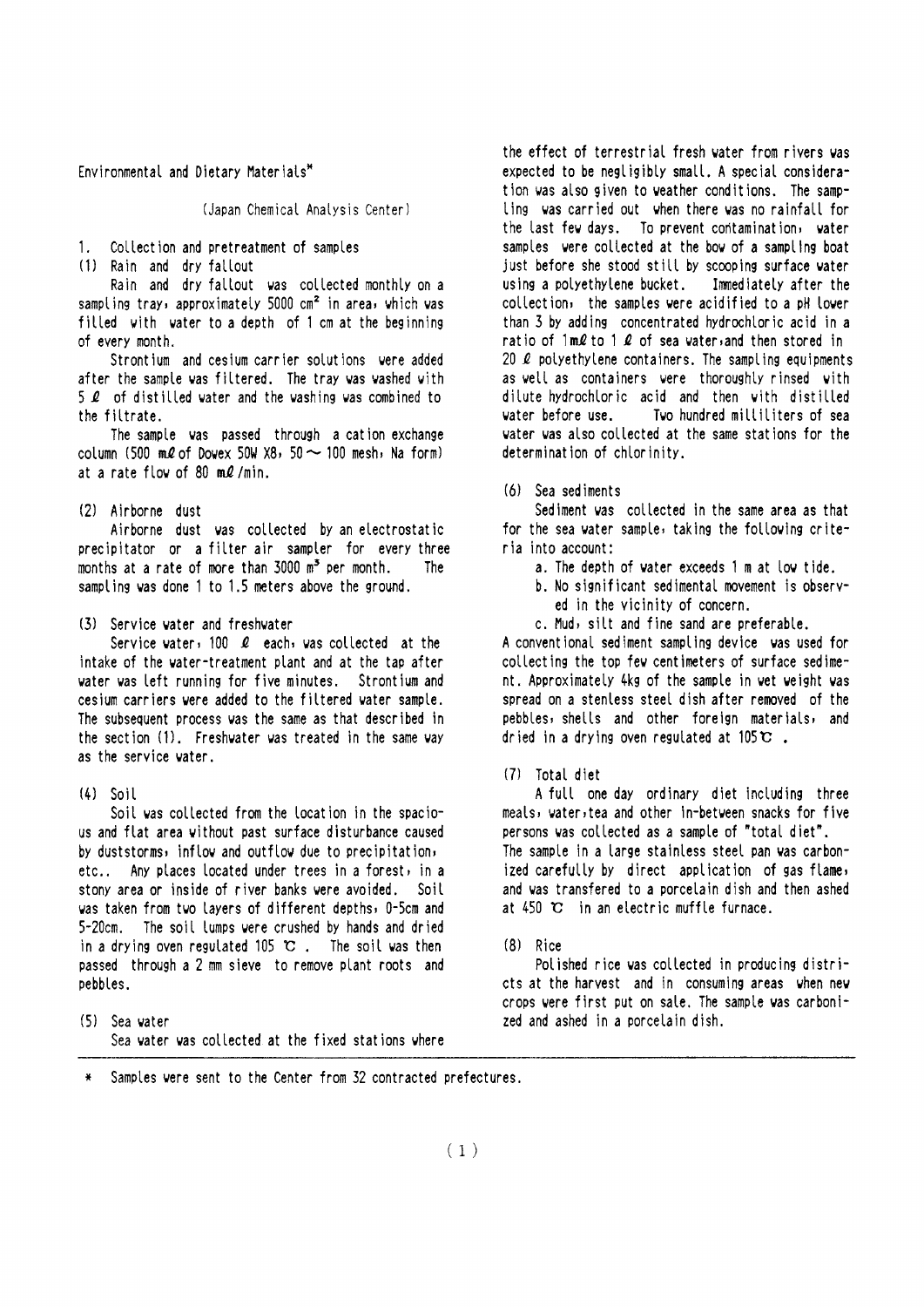#### $(9)$  Milk

Raw milk was collected in producing districts and commercial milk was purchased in consuming districts. Milk in a stainless steel pan or a porcelain dish was evaporated to dryness followed by carbonization and ashing.

#### (10) Vegetables

Spinach and Japanese radish were selected as the representatives for leaf vegetables and for non-starch roots, respectively. After removing soil, the edible part of vegetable sample was dried and carbonized in a stainless steel pan or a porcelain dish.

#### $(11)$  Tea

Five hundred grams of manufactured green tea was collected, carbonized and ashed in a stainless steel pan or a porcelain dish.

## (12) Fish, shellfish and seaveeds

a. Sea fish and freshwater fish

Fish was rinsed with water and blotted with a filter paper. Only the edible part was used in case of larger sized fish, and the whole part was used in case of smaller ones. Each sample was weighed and placed in a stainless steel pan or a porcelain dish. After carbonized, the sample was ashed in an electric muffle furnace.

## b. Shellfish

Approximately 4 kg of shellfish including the shells was collected or purchased. After removing the shells, it was treated in the same way as that for the sea fish.

c. Seaveeds

Edible seaveeds were collected and rinsed with water to remove sand and other adhering matters on the surface. These were removed of excess water, veighed dried and ashed.

Table 1 shows detailes of sample collection.

| Sample                           | Frequency of sampling                | Quantity of sample            |
|----------------------------------|--------------------------------------|-------------------------------|
| $=$ Fnyironmental materials $=$  |                                      |                               |
| (1) Rain and dry fallout         |                                      |                               |
| 1. For domestic program          | monthly                              |                               |
| 2. For WHO program               | monthly                              |                               |
| (2) Airborne dust                | quarterly                            | $>3000$ m <sup>3</sup> /month |
| (3) Service water and freshwater |                                      |                               |
| 1. Service water (source water)  | semiyearly                           | 100 $\ell$                    |
| 2. Service water (tap water)     | semiyearly                           | 100 $\ell$                    |
| 3. Freshwater                    | yearly (fishing season)              | 100 $\ell$                    |
| $(4)$ Soil                       |                                      |                               |
| 1. $0 \sim 5$ cm                 | yearly                               | 4 kg                          |
| 2. $5 \sim 20$ cm                | yearly                               | 4 kg                          |
| (5) Sea water                    | yearly                               | 40 Q                          |
| (6) Sea sediments                | yearly                               | 4 kg                          |
| =Dietary materials=              |                                      |                               |
| (7) Total diet                   | semiyearly                           | daily amount for 5 persons    |
| $(8)$ Rice                       |                                      |                               |
| 1. Producing districts           | yearly (harvesting season)           | 5 kg (polished rice)          |
| 2. Consuming districts           | yearly (harvesting season)           | 5 kg (polished rice)          |
| $(9)$ Milk                       |                                      |                               |
| 1. Producing districts for       | quarterly (February, May, August and | 3 Q                           |
| WHO program                      | November)                            |                               |
| 2. Producing districts for       | semiyearly (February and August)     | 3 l                           |
| domestic program                 |                                      |                               |

| Table 1 | Details of sample collection |  |  |  |
|---------|------------------------------|--|--|--|
|         |                              |  |  |  |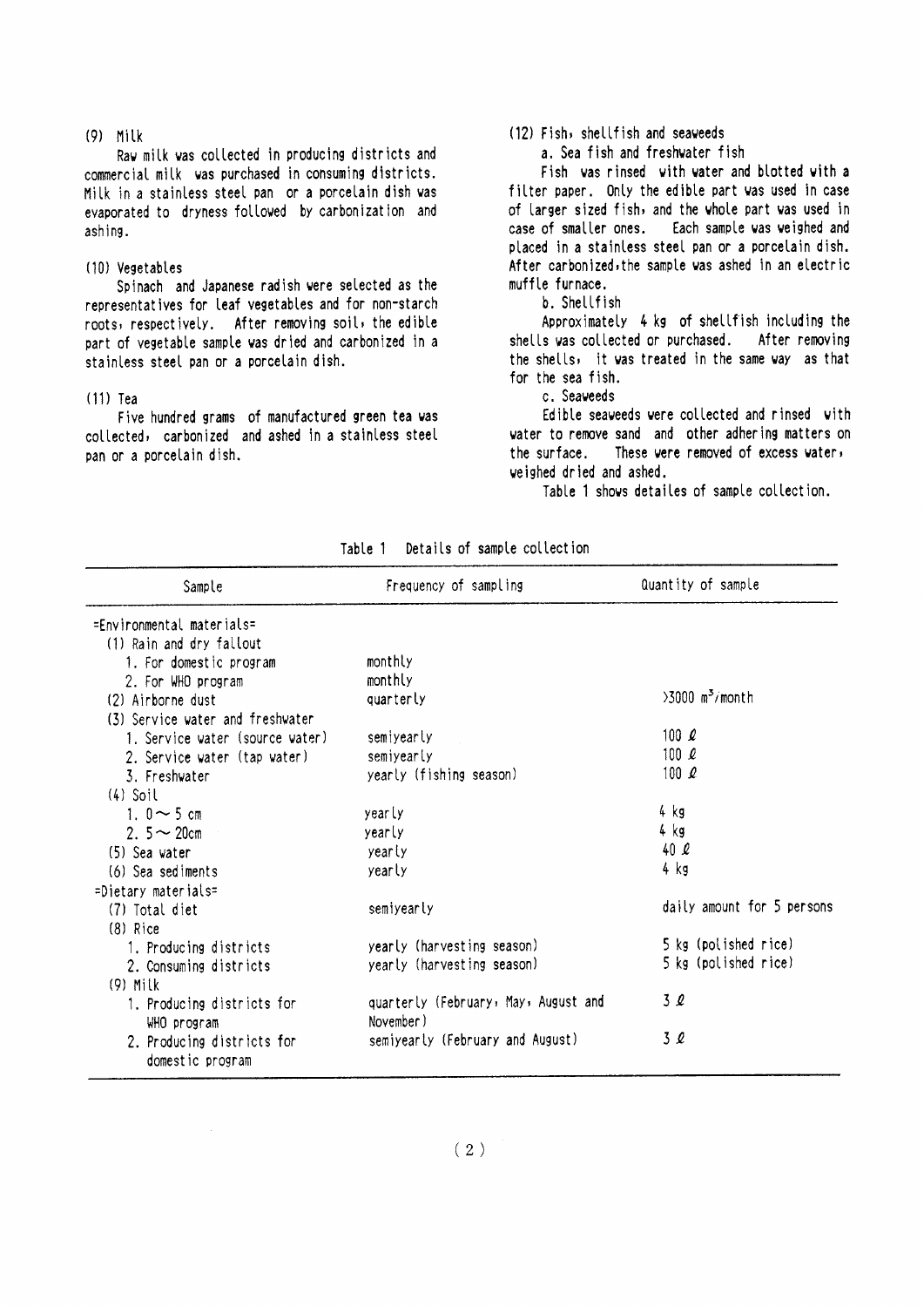| Sample                            | Frequency of sampling                | Quantity of sample      |  |  |
|-----------------------------------|--------------------------------------|-------------------------|--|--|
| 3. Consuming districts            | semiyearly (February and August)     | 3Q                      |  |  |
| 4. Powdered milk                  | semiyearly (April and October)       | $2 \sim 3$ kg           |  |  |
| (10) Vegetables                   |                                      |                         |  |  |
| 1. Producing districts            | yearly (harvesting season)           | 4 kg                    |  |  |
| 2. Consuming districts            | yearly (harvesting season)           | $4$ kg                  |  |  |
| $(11)$ Tea                        | yearly (the first harvesting season) | 500g (manufactured tea) |  |  |
| (12) Fish, shellfish and seaveeds |                                      |                         |  |  |
| 1. Sea fish                       | yearly (fishing season)              | 4 kg                    |  |  |
| 2. Freshvater fish                | yearly (fishing season)              | 4 kg                    |  |  |
| 3. Shellfish                      | yearly (fishing season)              | 4 kg                    |  |  |
| 4. Seaweeds                       | yearly (fishing season)              | $2 \sim 3$ kg           |  |  |

- Preparation of samples for analysis 2.
- (1) Rain, service water and freshwater

Strontium and cesium were eluted with hydrochloric acid from the cation exchange column. The residue of rain sample on the filter paper was ashed in an electric muffle furnace and the ash was dissolved in hydrochloric acid. The insoluble part was filtered and vashed The filtrate and the washings were combined to the previous eluate and used for radiochemical analysis.

#### (2) Soil and Sea sediment

Dried soil was crushed to smaller ones than 0.25 mm in size by a crusher. The sieved sample was ashed in an electric muffle furnace regulated at  $450 \, \text{C}$ . The sample was then heated with hydrochloric acid, strontium and cesium carrier solutions and the mixture was heated. The insoluble constituent was filtered off and washed with water.

The dried sample was crushed to smaller ones than 0.25 mm by a crushing machine. The further preparation of the sample was the same as that described in the section  $2-(2)$ .

### $(3)$  Rice

The ashed sample was pulverized with a porcelain mortar and passed through a 0.35 mm sieve. The sieved sample to which both strontium and cesium carriers were added, was digested with nitric acid by heating. After the sample was heated again with nitric acid to dryness, strontium and cesium were extracted with hydrochloric acid and water. The insoluble constituent was filtered and vashed. The filtrate and vashings vere combined for subsequent radiochemical analysis.

(4) Airborne dust, diet, milk, vegetables, fish and shellfish, seaweeds, tea and others

These ashed samples were treated with the same procedure as that described in the section  $2-(4)$ .

- $\mathbf{z}$ Separation of strontium-90 and cesium-137
- $(1)$  Strontium-90

Sample solutions, prepared as in the foregoing sections 2-(1) through 2-(4), were neutralized with sodium hydroxide. After sodium carbonate was added, the precipitate of strontium and calcium carbonates was separated. The supernatant solution was retained for cesium-137 determination. The carbonates vere dissolved in hydrochloric acid and strontium and ca-Icium were precipitated as oxalates. The precipitate was dissolved in nitric acid and strontium was separated from calcium by successive fuming nitric acid separation. Iron scavenge was made after addition of ferric iron carrier followed by barium chromate separation after addition of barium carrier to remove radium, its daughters and lead. Strontium was recovered as carbonate, and the precipitate was dried and weighed to determine strontium recovery. The strontjum carbonate was dissolved in hydrochloric acid and iron carrier was added. The solution was allowed to stand for two weeks for strontium-90 and yttrium-90 to attain equilibrium. Yttrium-90 was coprecipitated with ferric hydroxide and the precipitate was filtered off, washed and counted.

 $(2)$  Cesium-137

The supernatant separated from the strontium fraction was acidified with hydrochloric acid. While stirring, cesium was adsorbed on the ammonium molyb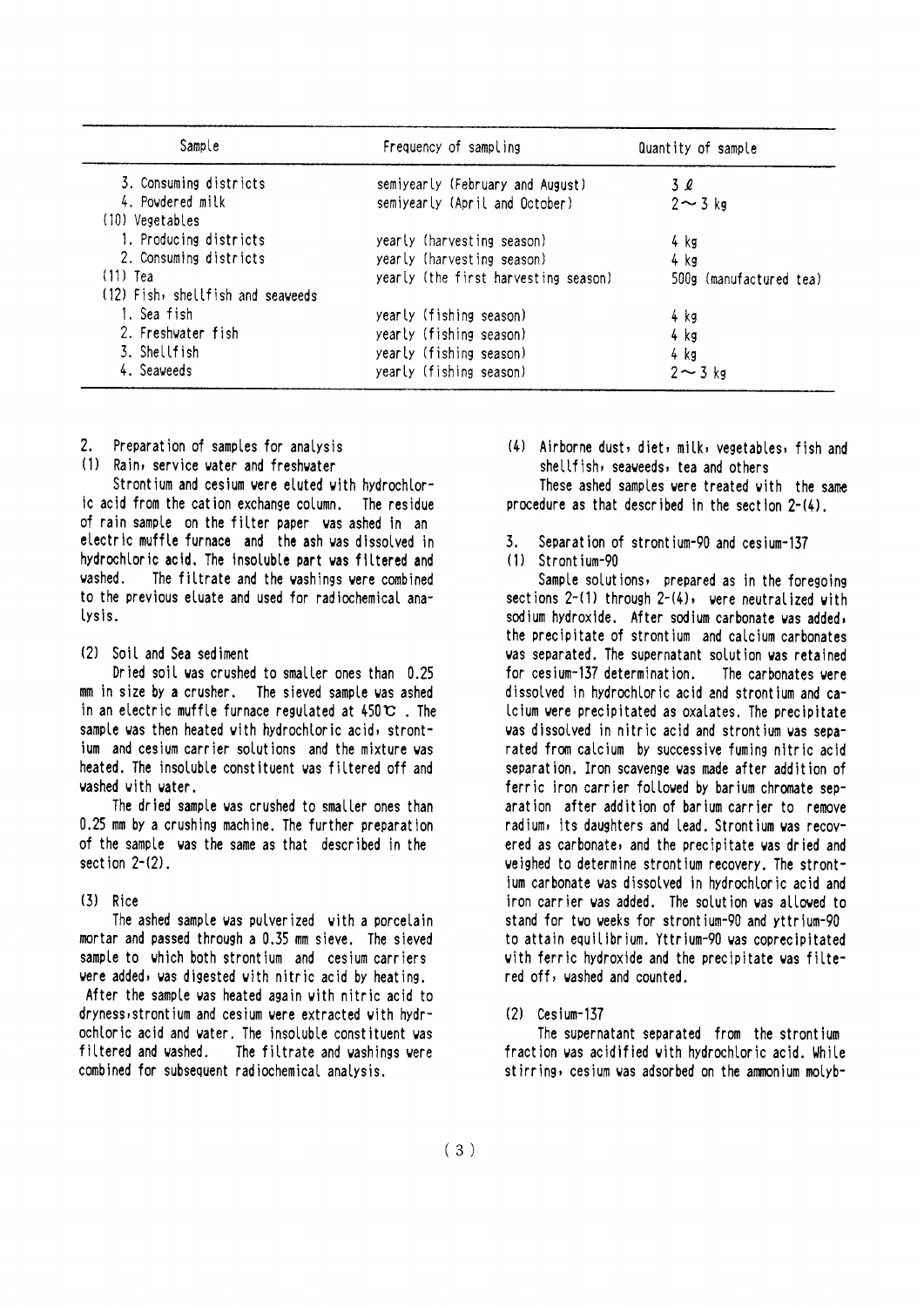dophosphate added.

After filtered off and washed with hydrochlotric acid the precipitate was dissolved in 2.5N sodium hydroxide solution. The solution was adiusted to pH 8.2 with hydrochloric acid and allowed to cool. Resultant molybdenum hydroxide which separated out in the solution, was filtered off and washed with water. EDTA vas added to the filtrate and washings. Cesium and rubidium were adsorbed on a cation exchange column and cesium was separated from rubidium by eluting with hydrochloric acid.

The eluate was evaporated to dryness and was dissolved. The solution was filtered. Chloroplatinic acid was added to precipitate cesium. The precipitate was filtered onto a tared paper using a demountable filter and washed with water and then ethanol. After drying, the chemical yield of cesium was determined by weighing the precipitate. Cesium-137 radioactivity was measured for this precipitate.

Determination of stable strontium, calcium and  $\mathbf{L}$ potassium

A weighed amount of soil or sea sediment was heated in a electric muffle furnace at  $450 \text{ C}$  and then

treated with hydrochloric acid for extraction. A veighed aliquot of ashed samples of total diet, yeget. ables, milk, fish, shellfish or seaweeds was digest. ed with hydrofluoric acid and nitric acid. The extract was made up to an appropriate volume with dilute hydrochloric acid. The sample solution was analyzed for calcium by titration with standard potassium permanganate solution after separating calcium as oxalate. Atomic absorption spectroscopy was applied when appropriate. Stable strontium and potassium were determined by atomic absorption and flame emission spectrometry, respectively.

5. Counting

After the radiochemical separation the mounted precipitates were counted for activity using low background beta counters normally for 60 to 90 min. Net sample counting rates were corrected for counter efficiency, recovery, self-absorption and decay to obtain the content of strontium-90 and cesium-13 per sample aliquot. From the results, concentration: of these nuclides in the original samples were calculated.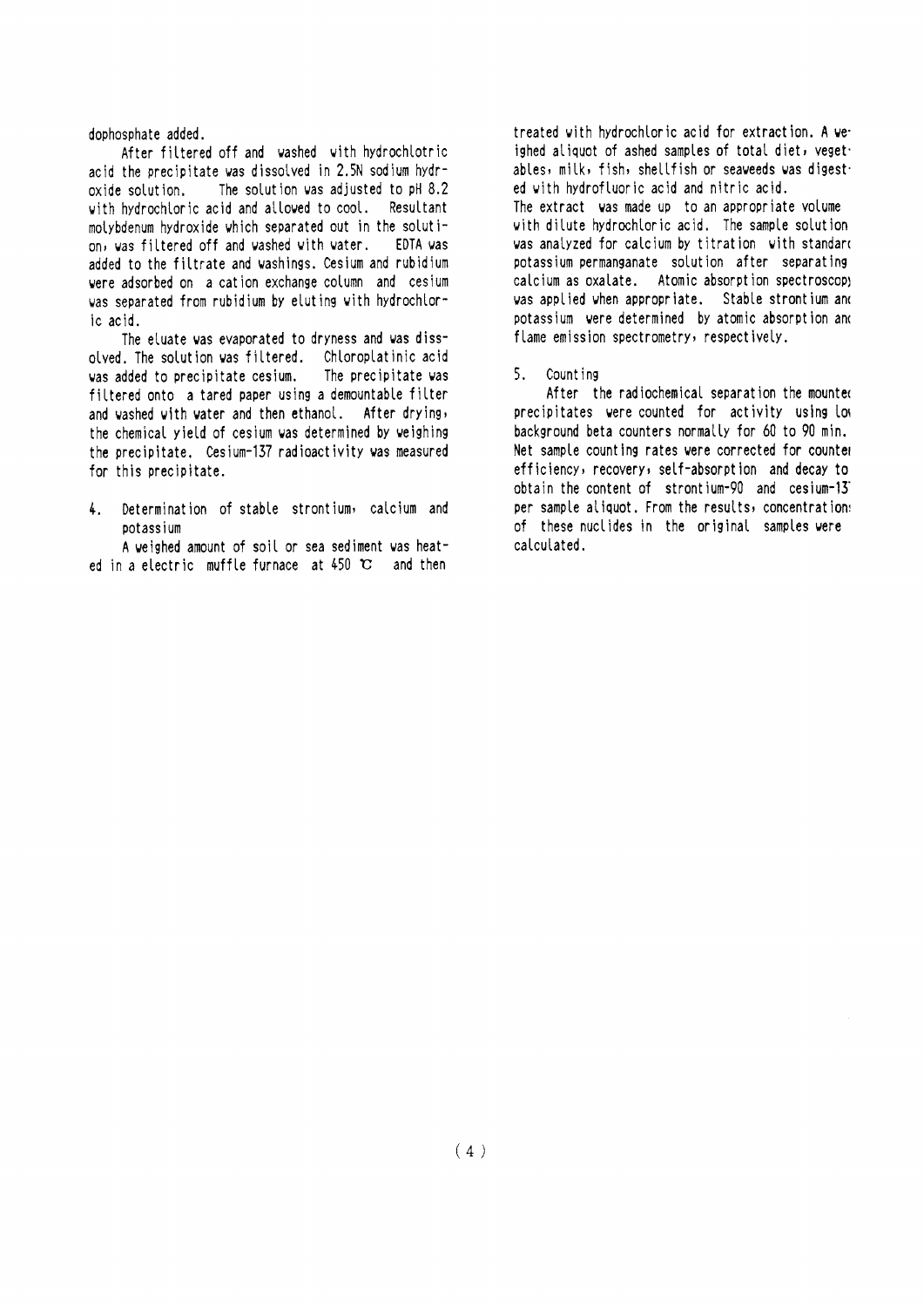#### 6. Results

#### (1)-1 Strontium-90 and Cesium-137 in Rain and Dry Fallout(for domestic program) (from Sep. 1987 to Jun. 1988)

-COntinued from NO.82 0f this publication-

|  | Table (1)-1: Strontium-90 and Cesium-137 in Rain and Dry Fallout |  |  |  |  |  |
|--|------------------------------------------------------------------|--|--|--|--|--|
|  |                                                                  |  |  |  |  |  |

 $\sim$ 

| Location             | Duration        | Precipitation | $\cdot$ $\cdot$ sr     | 137Cs                  |
|----------------------|-----------------|---------------|------------------------|------------------------|
|                      | (days)          | (mm)          | (mCi/Km <sup>2</sup> ) | (mCi/Km <sup>2</sup> ) |
| September, 1987      |                 |               |                        |                        |
| Matsue, SHIMANE      | 30              | 51.3          | $0.000 \pm 0.0005$     | $0.001 \pm 0.0005$     |
| October, 1987        |                 |               |                        |                        |
| Matsue, SHIMANE      | 32              | 135.4         | $0.001 \pm 0.0005$     | $0.002 \pm 0.0005$     |
| November, 1987       |                 |               |                        |                        |
| Matsue, SHIMANE      | 31              | 83.7          | $0.001 \pm 0.0006$     | $0.002 \pm 0.0005$     |
| Saga, SAGA           | 33              | 77.3          | $0.003 \pm 0.0006$     | $0.000 \pm 0.0004$     |
| December, 1987       |                 |               |                        |                        |
| Nagoya, AICHI        | 36              | 15.0          | $0.000 \pm 0.0005$     | $0.001 \pm 0.0005$     |
| Kyoto, KYOTO         | 35              | 12.6          | $0.001 \pm 0.0006$     | $0.001 \pm 0.0005$     |
| Matsue, SHIMANE      | 31              | 67.3          | $0.002 \pm 0.0005$     | $0.003 \pm 0.0006$     |
| January, 1988        |                 |               |                        |                        |
| Sapporo, HOKKAIDO    | 36              | 43.5          | $0.000 \pm 0.0005$     | $0.002 \pm 0.0006$     |
| Aomori, AOMORI       | 30              | 69.5          | $0.002 \pm 0.0006$     | $0.005 \pm 0.0007$     |
| Yamagata, YAMAGATA   | 29              | 85.7          | $0.001 \pm 0.0005$     | $0.004 \pm 0.0007$     |
| Mito, IBARAGI        | 28              | 19.0          | $0.001 \pm 0.0005$     | $0.001 \pm 0.0005$     |
| Shinjuku, TOKYO      | 29              | 31.7          | $0.001 \pm 0.0005$     | $0.002 \pm 0.0005$     |
| Yokohama, KANAGAWA   | 33              | 36.9          | $0.001 \pm 0.0005$     | $0.007 \pm 0.0007$     |
| Utsunomiya, TOCHIGI  | 29              | 27.0          | $0.000 \pm 0.0005$     | $0.003 \pm 0.0006$     |
| Kosugi-machi, TOYAMA | 29              | 275.5         | $0.000 \pm 0.0020$     | $0.006 \pm 0.0020$     |
| Fukui, FUKUI         | 29              | 259.8         | $0.002 \pm 0.0006$     | $0.005 \pm 0.0006$     |
| Kouhu, YAMANASHI     | 32 <sub>2</sub> | 190.0         | $0.000 \pm 0.0024$     | $0.011 \pm 0.0029$     |
| Shizuoka, SHIZUOKA   | 28              | 27.5          | $0.000 \pm 0.0007$     | $0.006 \pm 0.0007$     |
| Nagoya, AICHI        | 28              | 22.7          | $0.001 \pm 0.0006$     | $0.000 \pm 0.0005$     |
| Kyoto, KYOTO         | 29              | 30.7          | $0.000 \pm 0.0005$     | $0.001 \pm 0.0005$     |
| Kobe, HYOGO          | 32 <sub>2</sub> | 29.8          | $0.001 \pm 0.0005$     | $0.003 \pm 0.0006$     |
| Wakayama, WAKAYAMA   | 28              | 27.3          | $0.001 \pm 0.0005$     | $0.002 \pm 0.0005$     |
| Tottori, TOTTORI     | 28              | 94.3          | $0.003 \pm 0.0006$     | $0.006 \pm 0.0007$     |
| Matsue, SHIMANE      | 32 <sub>2</sub> | 61.4          | $0.002 \pm 0.0006$     | $0.006 \pm 0.0007$     |
| Matsuyama, EHIME     | 29              | 43.5          | $0.000 \pm 0.0005$     | $0.002 \pm 0.0005$     |
| Dazaifu, FUKUOKA     | 29              | 47.3          | $0.001 \pm 0.0006$     | $0.001 \pm 0.0006$     |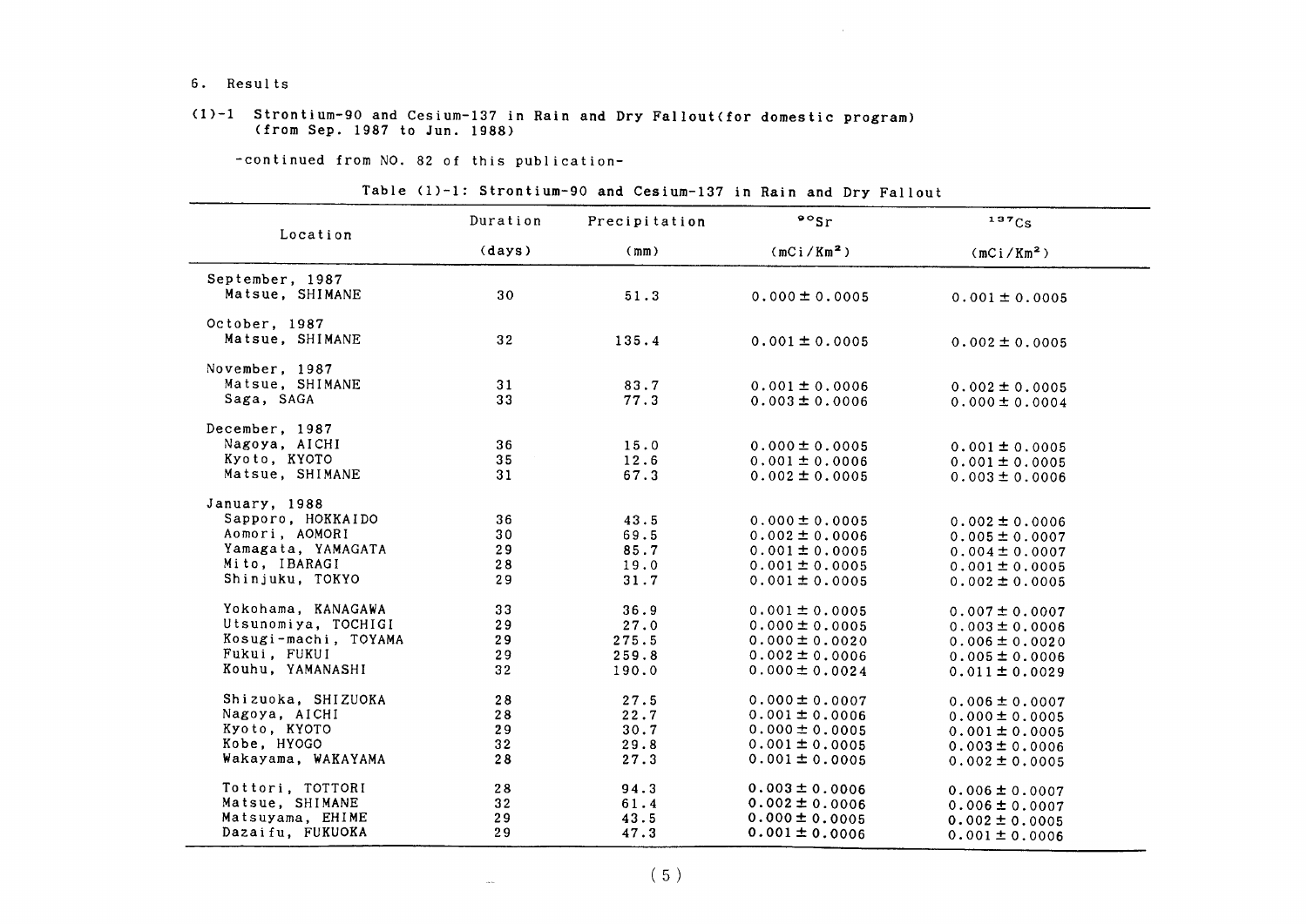|                          |                 |               | $\frac{90}{ST}$        | 137Cs              |
|--------------------------|-----------------|---------------|------------------------|--------------------|
| Location                 | Duration        | Precipitation |                        |                    |
|                          | (days)          | (mm)          | (mCi/Km <sup>2</sup> ) | $(mCi/Km^2)$       |
| Saga, SAGA               | 29              | 35.7          | $0.001 \pm 0.0005$     | $0.002 \pm 0.0005$ |
| Nagasaki, NAGASAKI       | 29              | 52.0          | $0.001 \pm 0.0005$     | $0.000 \pm 0.0005$ |
| Ooita, OOITA             | 32              | 11.0          | $0.000 \pm 0.0006$     | $0.000 \pm 0.0005$ |
| Yonagusuku-mura, OKINAWA | 28              | 96.0          | $0.001 \pm 0.0006$     | $0.002 \pm 0.0005$ |
|                          |                 |               |                        |                    |
| February, 1988           |                 |               |                        |                    |
| Sapporo, HOKKAIDO        | 30              | 66.5          | $0.001 \pm 0.0005$     | $0.001 \pm 0.0005$ |
| Aomori, AOMORI           | 30              | 103.5         | $0.002 \pm 0.0006$     | $0.004 \pm 0.0006$ |
| Onagawa-machi, MIYAGI    | 31              | 22.9          | $0.001 \pm 0.0006$     | $0.003 \pm 0.0006$ |
| Morioka, IWATE           | 16              | 0.5           | $0.000 \pm 0.0023$     | $0.000 \pm 0.0018$ |
| Yamagata, YAMAGATA       | 30              | 59.2          | $0.001 \pm 0.0005$     | $0.004 \pm 0.0006$ |
|                          | 29              | 4.6           | $0.001 \pm 0.0006$     | $0.005 \pm 0.0007$ |
| Ookuma-machi, FUKUSHIMA  |                 |               |                        | $0.001 \pm 0.0005$ |
| Mito, IBARAGI            | 30              | 3.5           | $0.000 \pm 0.0005$     |                    |
| Shinjuku, TOKYO          | 30              | 22.0          | $0.000 \pm 0.0005$     | $0.001 \pm 0.0005$ |
| Yokohama, KANAGAWA       | 29              | 21.6          | $0.002 \pm 0.0006$     | $0.003 \pm 0.0006$ |
| Utsunomiya, TOCHIGI      | 30              | 3.5           | $0.002 \pm 0.0006$     | $0.007 \pm 0.0008$ |
| Kosugi-machi, TOYAMA     | 30              | 108.5         | $0.001 \pm 0.0005$     | $0.004 \pm 0.0007$ |
| Fukui, FUKUI             | 29              | 189.5         | $0.001 \pm 0.0005$     | $0.005 \pm 0.0007$ |
| Kouhu, YAMANASHI         | 30              | 215.0         | $0.000 \pm 0.0005$     | $0.000 \pm 0.0005$ |
| Shizuoka, SHIZUOKA       | 30              | 65.0          | $0.002 \pm 0.0006$     | $0.003 \pm 0.0006$ |
|                          | 30              | 50.1          | $0.001 \pm 0.0005$     | $0.003 \pm 0.0006$ |
| Nagoya, AICHI            |                 |               |                        |                    |
| Kyoto, KYOTO             | 31              | 34.8          | $0.001 \pm 0.0005$     | $0.002 \pm 0.0005$ |
| Kobe, HYOGO              | 33              | 14.1          | $0.000 \pm 0.0004$     | $0.005 \pm 0.0007$ |
| Wakayama, WAKAYAMA       | 29              | 18.8          | $0.000 \pm 0.0005$     | $0.002 \pm 0.0006$ |
| Tottori, TOTTORI         | 30              | 192.6         | $0.004 \pm 0.0007$     | $0.006 \pm 0.0007$ |
| Matsue, SHIMANE          | 31              | 95.4          | $0.001 \pm 0.0005$     | $0.006 \pm 0.0008$ |
|                          | 32              | 46.8          | $0.004 \pm 0.0007$     | $0.002 \pm 0.0005$ |
| Hiroshima, HIROSHIMA     | 30              | 43.0          | $0.001 \pm 0.0005$     | $0.002 \pm 0.0005$ |
| Matsuyama, EHIME         |                 |               |                        | $0.002 \pm 0.0005$ |
| Dazaifu, FUKUOKA         | 30              | 38.0          | $0.000 \pm 0.0005$     | $0.000 \pm 0.0004$ |
| Saga, SAGA               | 30              | 49.4          | $0.000 \pm 0.0005$     |                    |
| Nagasaki, NAGASAKI       | 30              | 59.5          | $0.001 \pm 0.0005$     | $0.001 \pm 0.0005$ |
| Ooita, OOITA             | 30              | 25.5          | $0.002 \pm 0.0008$     | $0.002 \pm 0.0006$ |
| Yonagusuku-mura, OKINAWA | 29              | 156.5         | $0.001 \pm 0.0005$     | $0.001 \pm 0.0005$ |
|                          |                 |               |                        |                    |
| March, 1988              | 31              | 31.0          | $0.002 \pm 0.0006$     | $0.005 \pm 0.0007$ |
| Sapporo, HOKKAIDO        |                 |               |                        | $0.004 \pm 0.0006$ |
| Aomori, AOMORI           | 30              | 43.5          | $0.004 \pm 0.0006$     |                    |
| Onagawa-machi, MIYAGI    | 31              | 115.5         | $0.002 \pm 0.0005$     | $0.004 \pm 0.0006$ |
| Morioka, IWATE           | 32 <sub>2</sub> | 71.0          | $0.002 \pm 0.0006$     | $0.006 \pm 0.0008$ |
| Yamagata, YAMAGATA       | 32              | 41.0          | $0.001 \pm 0.0005$     | $0.008 \pm 0.0008$ |
| Mito, IBARAGI            | 32              | 153.5         | $0.001 \pm 0.0005$     | $0.005 \pm 0.0007$ |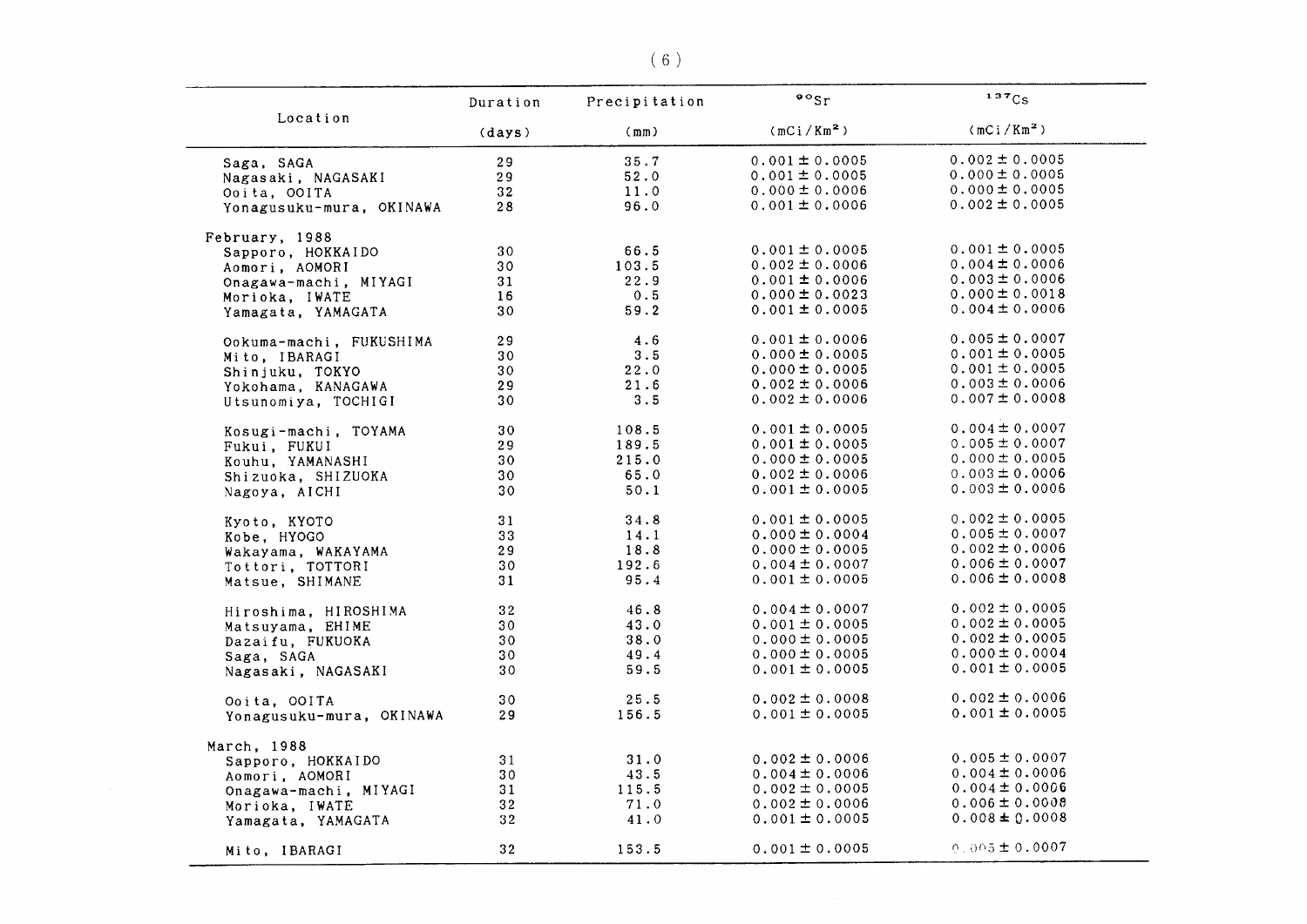| Location                 | Duration        | Precipitation | $\frac{80}{5}$         | 137Cs                  |
|--------------------------|-----------------|---------------|------------------------|------------------------|
|                          | (days)          | (mm)          | (mCi/Km <sup>2</sup> ) | (mCi/Km <sup>2</sup> ) |
| Shinjuku, TOKYO          | 32 <sub>2</sub> | 203.9         | $0.002 \pm 0.0005$     | $0.004 \pm 0.0007$     |
| Yokohama, KANAGAWA       | 32 <sub>2</sub> | 213.4         | $0.002 \pm 0.0005$     | $0.008 \pm 0.0008$     |
| Utsunomiya, TOCHIGI      | 32              | 105.7         | $0.000 \pm 0.0004$     | $0.003 \pm 0.0006$     |
| Fukui, FUKUI             | 31              | 193.4         | $0.002 \pm 0.0006$     | $0.008 \pm 0.0008$     |
| Shizuoka, SHIZUOKA       | 32              | 208.5         | $0.001 \pm 0.0005$     | $0.004 \pm 0.0007$     |
| Kyoto, KYOTO             | 31              | 91.9          | $0.002 \pm 0.0005$     | $0.002 \pm 0.0006$     |
| Kobe, HYOGO              | 32 <sub>2</sub> | 63.5          | $0.001 \pm 0.0005$     | $0.001 \pm 0.0006$     |
| Wakayama, WAKAYAMA       | 32              | 102.0         | $0.002 \pm 0.0005$     | $0.003 \pm 0.0006$     |
| Tottori, TOTTORI         | 32              | 181.3         | $0.004 \pm 0.0006$     |                        |
| Matsue, SHIMANE          | 32              | 100.8         |                        | $0.007 \pm 0.0008$     |
|                          |                 |               | $0.002 \pm 0.0005$     | $0.009 \pm 0.0009$     |
| Hiroshima, HIROSHIMA     | 30              | 114.9         | $0.003 \pm 0.0006$     | $0.001 \pm 0.0005$     |
| Matsuyama, EHIME         | 32              | 110.0         | $0.001 \pm 0.0005$     | $0.001 \pm 0.0005$     |
| Dazaifu, FUKUOKA         | 31              | 132.5         | $0.002 \pm 0.0006$     | $0.003 \pm 0.0006$     |
| Saga, SAGA               | 31              | 161.8         | $0.001 \pm 0.0005$     | $0.001 \pm 0.0009$     |
| Nagasaki, NAGASAKI       | 32              | 177.0         | $0.001 \pm 0.0005$     | $0.002 \pm 0.0005$     |
| Yonagusuku-mura, OKINAWA | 32              | 170.0         | $0.001 \pm 0.0005$     | $0.001 \pm 0.0004$     |
| April, 1988              |                 |               |                        |                        |
| Sapporo, HOKKAIDO        | 33              | 53.5          | $0.002 \pm 0.0006$     | $0.007 \pm 0.0009$     |
| Aomori, AOMORI           | 31              | 30.5          | $0.003 \pm 0.0006$     | $0.006 \pm 0.0008$     |
| Onagawa-machi, MIYAGI    | 28              | 153.2         | $0.001 \pm 0.0005$     | $0.003 \pm 0.0007$     |
| Yamagata, YAMAGATA       | 32              | 89.5          | $0.001 \pm 0.0006$     | $0.010 \pm 0.0010$     |
| Ookuma-machi, FUKUSHIMA  | 31              | 124.9         | $0.005 \pm 0.0007$     | $0.010 \pm 0.0010$     |
|                          | 32              |               |                        |                        |
| Mito, IBARAGI            |                 | 106.0         | $0.002 \pm 0.0006$     | $0.004 \pm 0.0006$     |
| Shinjuku, TOKYO          | 32              | 109.1         | $0.002 \pm 0.0006$     | $0.003 \pm 0.0007$     |
| Yokohama, KANAGAWA       | 31              | 166.3         | $0.002 \pm 0.0005$     | $0.006 \pm 0.0008$     |
| Utsunomiya, TOCHIGI      | 32              | 128.6         | $0.002 \pm 0.0006$     | $0.005 \pm 0.0007$     |
| Fukui, FUKUI             | 30              | 94.0          | $0.003 \pm 0.0030$     | $0.012 \pm 0.0032$     |
| Shizuoka, SHIZUOKA       | 32              | 237.5         | $0.001 \pm 0.0006$     | $0.005 \pm 0.0007$     |
| Kobe, HYOGO              | 29              | 81.4          | $0.000 \pm 0.0005$     | $0.003 \pm 0.0006$     |
| Tottori, TOTTORI         | 31              | 113.0         | $0.006 \pm 0.0007$     | $0.010 \pm 0.0010$     |
| Hiroshima, HIROSHIMA     | 32              | 139.3         | $0.003 \pm 0.0006$     | $0.005 \pm 0.0007$     |
| Matsuyama, EHIME         | 32              | 115.0         | $0.001 \pm 0.0005$     | $0.003 \pm 0.0006$     |
| Dazaifu, FUKUOKA         | 33              | 157.1         | $0.001 \pm 0.0005$     | $0.005 \pm 0.0008$     |
| Nagasaki, NAGASAKI       | 32              | 169.5         | $0.001 \pm 0.0005$     | $0.005 \pm 0.0007$     |
| Yonagusuku-mura, OKINAWA | 33              | 418.0         | $0.003 \pm 0.0007$     | $0.003 \pm 0.0007$     |
| May, 1988                |                 |               |                        |                        |
| Sapporo, HOKKAIDO        | 31              | 80.5          |                        |                        |
| Aomori, AOMORI           | 33              |               | $0.003 \pm 0.0006$     | $0.003 \pm 0.0007$     |
|                          |                 | 61.5          | $0.005 \pm 0.0007$     | $0.006 \pm 0.0008$     |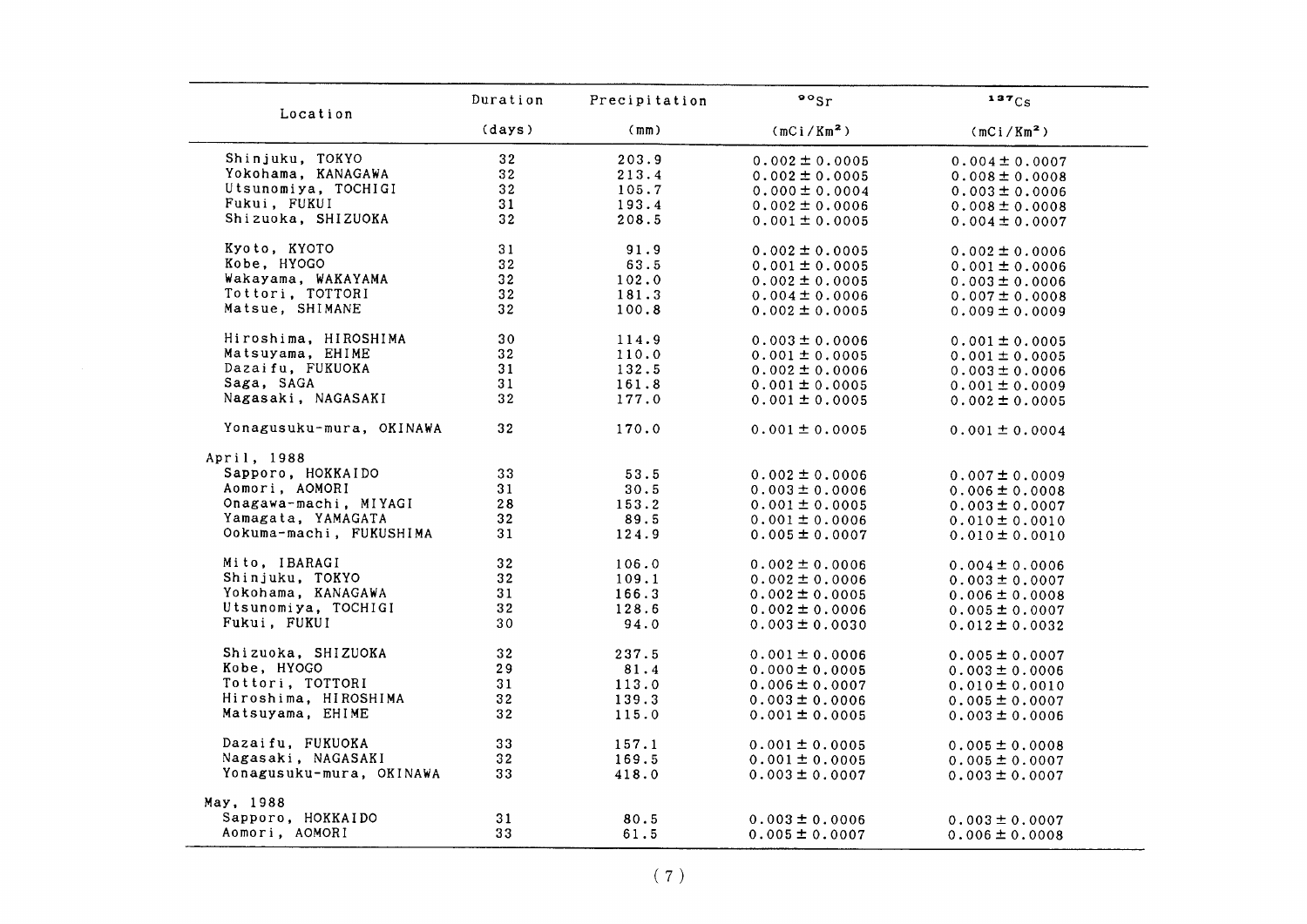|                          | Duration        | Precipitation | $\frac{80}{5}$ r       | 137Cs                  |  |
|--------------------------|-----------------|---------------|------------------------|------------------------|--|
| Location                 | (days)          | (mm)          | (mCi/Km <sup>2</sup> ) | (mCi/Km <sup>2</sup> ) |  |
| Onagawa-machi, MIYAGI    | 35              | 139.2         | $0.001 \pm 0.0005$     | $0.003 \pm 0.0007$     |  |
| Yamagata, YAMAGATA       | 31              | 76.3          | $0.001 \pm 0.0006$     | $0.007 \pm 0.0009$     |  |
| Ookuma-machi, FUKUSHIMA  | 33              | 97.4          | $0.002 \pm 0.0005$     | $0.006 \pm 0.0007$     |  |
| Mito, IBARAGI            | 31              | 178.5         | $0.001 \pm 0.0005$     | $0.003 \pm 0.0005$     |  |
| Shinjuku, TOKYO          | 31              | 145.4         | $0.001 \pm 0.0004$     | $0.002 \pm 0.0005$     |  |
| Yokohama, KANAGAWA       | 32              | 135.0         | $0.002 \pm 0.0005$     | $0.005 \pm 0.0007$     |  |
| Utsunomiya, TOCHIGI      | 31              | 138.1         | $0.000 \pm 0.0004$     | $0.003 \pm 0.0005$     |  |
| Fukui, FUKUI             | 33              | 211.4         | $0.000 \pm 0.0026$     | $0.000 \pm 0.0024$     |  |
| Shizuoka, SHIZUOKA       | 31              | 118.5         | $0.000 \pm 0.0005$     | $0.006 \pm 0.0008$     |  |
| Kobe, HYOGO              | 33              | 162.4         | $0.000 \pm 0.0005$     | $0.004 \pm 0.0006$     |  |
| Tottori, TOTTORI         | 32 <sub>2</sub> | 146.5         | $0.005 \pm 0.0007$     | $0.004 \pm 0.0006$     |  |
| Hiroshima, HIROSHIMA     | 33              | 267.0         | $0.001 \pm 0.0005$     | $0.003 \pm 0.0007$     |  |
| Matsuyama, EHIME         | 31              | 162.0         | $0.001 \pm 0.0005$     | $0.002 \pm 0.0006$     |  |
| Dazaifu, FUKUOKA         | 31              | 176.9         | $0.009 \pm 0.0010$     | $0.004 \pm 0.0007$     |  |
| Nagasaki, NAGASAKI       | 31              | 251.5         | $0.002 \pm 0.0005$     | $0.001 \pm 0.0005$     |  |
| Yonagusuku-mura, OKINAWA | 30              | 288.0         | $0.003 \pm 0.0006$     | $0.001 \pm 0.0005$     |  |
| June, 1988               |                 |               |                        |                        |  |
| Sapporo, HOKKAIDO        | 31              | 91.0          | $0.002 \pm 0.0006$     | $0.002 \pm 0.0008$     |  |
| Onagawa-machi, MIYAGI    | 31              | 242.9         | $0.001 \pm 0.0005$     | $0.001 \pm 0.0005$     |  |
| Yamagata, YAMAGATA       | 31              | 81.1          | $0.002 \pm 0.0006$     | $0.003 \pm 0.0007$     |  |
| Shinjuku, TOKYO          | 31              | 235.1         | $0.001 \pm 0.0005$     | $0.000 \pm 0.0005$     |  |
| Yokohama, KANAGAWA       | 31              | 235.2         | $0.000 \pm 0.0005$     | $0.004 \pm 0.0007$     |  |
| Fukui, FUKUI             | 33              | 325.4         | $0.000 \pm 0.0022$     | $0.004 \pm 0.0021$     |  |
| Kobe, HYOGO              | 32              | 348.2         | $0.001 \pm 0.0005$     | $0.002 \pm 0.0006$     |  |
| Tottori, TOTTORI         | 31              | 214.2         | $0.003 \pm 0.0006$     | $0.003 \pm 0.0007$     |  |
| Hiroshima, HIROSHIMA     | 29              | 216.4         | $0.002 \pm 0.0005$     | $0.001 \pm 0.0005$     |  |
| Matsuyama, EHIME         | 31              | 453.0         | $0.000 \pm 0.0005$     | $0.001 \pm 0.0005$     |  |
| Nagasaki, NAGASAKI       | 31              | 554.5         | $0.001 \pm 0.0006$     | $0.000 \pm 0.0004$     |  |
| Yonagusuku-mura, OKINAWA | 31              | 153.0         | $0.000 \pm 0.0004$     | $0.000 \pm 0.0004$     |  |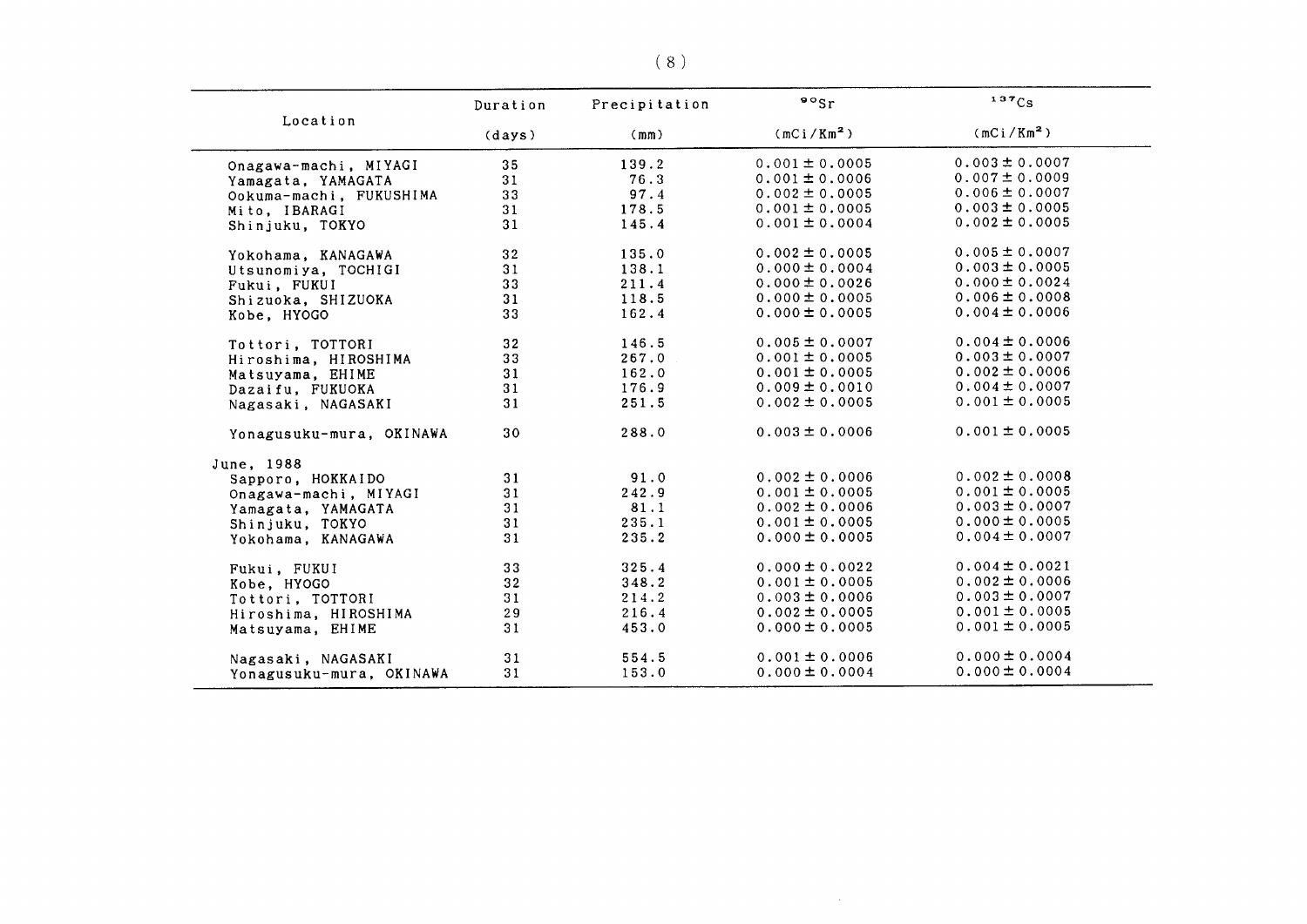#### (1)-2 Strontium-90 and Cesium-137in Rain and Dry Fal10ut(for WHO program) (from Nov. 1987 to Jun. 1988)

-COntinued from NO.82 0f this publication-

| Table (1)-2: Strontium-90 and Cesium-137 in Rain and Dry Fallout |  |  |  |  |  |
|------------------------------------------------------------------|--|--|--|--|--|
|                                                                  |  |  |  |  |  |

|                      | Duration        | Precipitation | $\frac{90}{s}$ r   | 137C <sub>S</sub>      |
|----------------------|-----------------|---------------|--------------------|------------------------|
| Location             | (days)          | (mm)          | $(mCi/Km^2)$       | (mCi/Km <sup>2</sup> ) |
| November, 1987       |                 |               |                    |                        |
| Nagano, NAGANO       | 30              | 15.7          | $0.000 \pm 0.0005$ | $0.000 \pm 0.0005$     |
| December, 1987       |                 |               |                    |                        |
| Nagano, NAGANO       | 35              | 19.9          | $0.001 \pm 0.0005$ | $0.003 \pm 0.0006$     |
| January, 1988        |                 |               |                    |                        |
| Niigata, NIIGATA     | 29              | 104.2         | $0.001 \pm 0.0005$ | $0.002 \pm 0.0006$     |
| Kanazawa, ISHIKAWA   | 33              | 197.5         | $0.001 \pm 0.0006$ | $0.005 \pm 0.0007$     |
| Nagano, NAGANO       | 29              | 28.9          | $0.001 \pm 0.0005$ | $0.001 \pm 0.0005$     |
| Okayama, OKAYAMA     | 28              | 22.4          | $0.002 \pm 0.0006$ | $0.001 \pm 0.0005$     |
| Yamaguchi, YAMAGUCHI | 29              | 38.0          | $0.001 \pm 0.0006$ | $0.002 \pm 0.0005$     |
| Kochi, KOCHI         | 28              | 38.3          | $0.003 \pm 0.0006$ | $0.002 \pm 0.0005$     |
| Kagoshima, KAGOSHIMA | 36              | 42.5          | $0.003 \pm 0.0006$ | $0.002 \pm 0.0005$     |
| February, 1988       |                 |               |                    |                        |
| Akita, AKITA         | 30              | 88.8          | $0.002 \pm 0.0006$ | $0.003 \pm 0.0006$     |
| Chiba, CHIBA         | 30              | 16.4          | $0.003 \pm 0.0007$ | $0.007 \pm 0.0007$     |
| Niigata, NIIGATA     | 30              | 85.9          | $0.001 \pm 0.0005$ | $0.005 \pm 0.0007$     |
| Kanazawa, ISHIKAWA   | 32              | 122.5         | $0.001 \pm 0.0005$ | $0.004 \pm 0.0007$     |
| Nagano, NAGANO       | 30              | 19.7          | $0.001 \pm 0.0005$ | $0.003 \pm 0.0006$     |
| Osaka, OSAKA         | 29              | 19.3          | $0.000 \pm 0.0004$ | $0.003 \pm 0.0006$     |
| Okayama, OKAYAMA     | 30              | 20.7          | $0.001 \pm 0.0005$ | $0.001 \pm 0.0005$     |
| Yamaguchi, YAMAGUCHI | 30              | 49.0          | $0.001 \pm 0.0006$ | $0.001 \pm 0.0005$     |
| Kochi, KOCHI         | 30              | 32.7          | $0.003 \pm 0.0006$ | $0.002 \pm 0.0005$     |
| Kagoshima, KAGOSHIMA | 30              | 51.5          | $0.007 \pm 0.0008$ | $0.003 \pm 0.0006$     |
| March, 1988          |                 |               |                    |                        |
| Akita, AKITA         | 32              | 80.3          | $0.000 \pm 0.0005$ | $0.004 \pm 0.0007$     |
| Chiba, CHIBA         | 32 <sub>2</sub> | 167.7         | $0.000 \pm 0.0005$ | $0.002 \pm 0.0005$     |
| Niigata, NIIGATA     | 32              | 80.6          | $0.001 \pm 0.0005$ | $0.003 \pm 0.0006$     |
| Kanazawa, ISHIKAWA   | 32              | 131.0         | $0.001 \pm 0.0005$ | $0.004 \pm 0.0006$     |
| Nagano, NAGANO       | 32 <sub>2</sub> | 86.5          | $0.000 \pm 0.0006$ | $0.002 \pm 0.0006$     |
| Osaka, OSAKA         | 32              | 122.9         | $0.001 \pm 0.0005$ | $0.003 \pm 0.0006$     |
| Okayama, OKAYAMA     | 32              | 119.4         | $0.001 \pm 0.0005$ | $0.001 \pm 0.0005$     |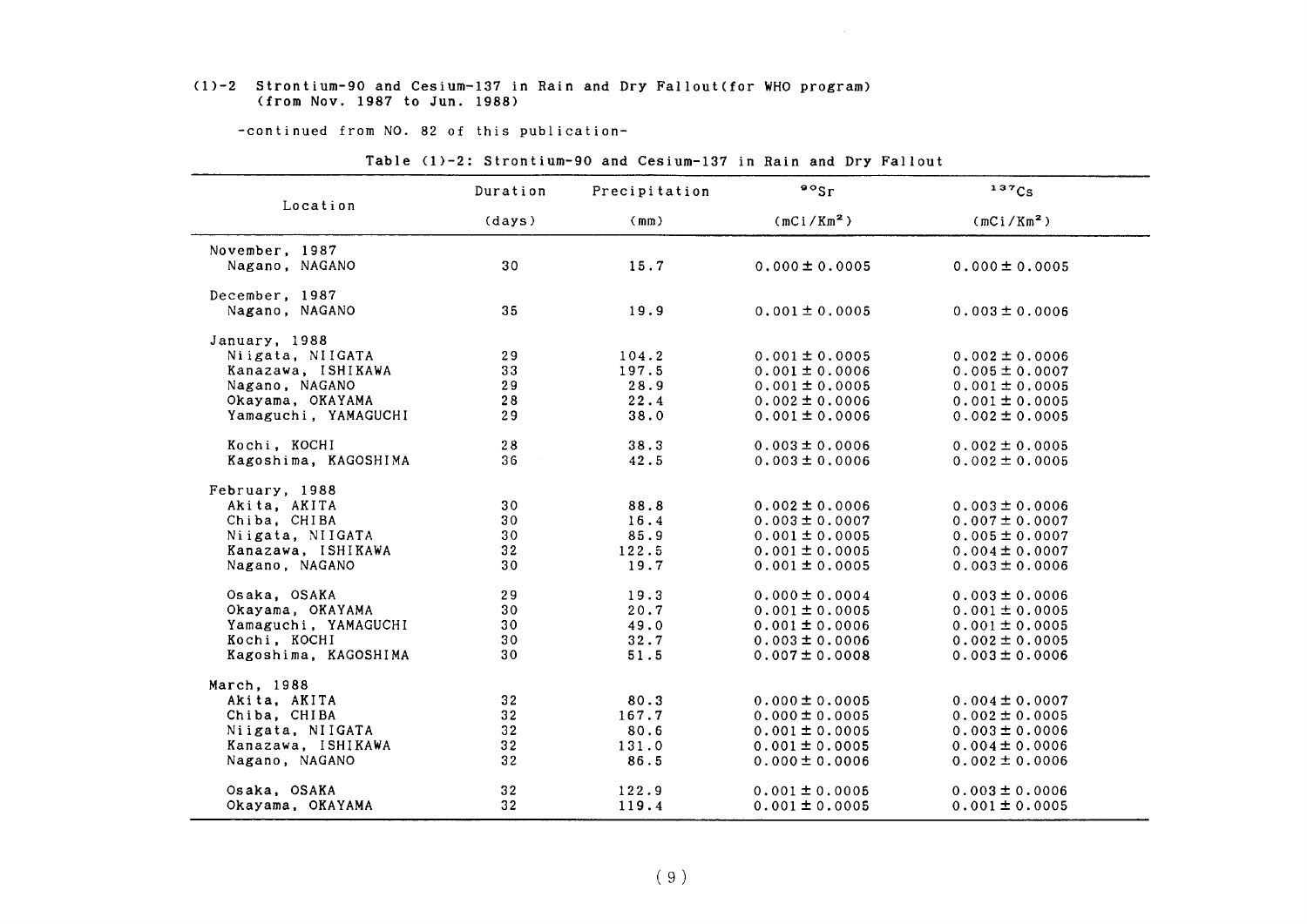|                      | Duration        | Precipitation | $\frac{80}{5}$         | 137Cs                  |
|----------------------|-----------------|---------------|------------------------|------------------------|
| Location             | (days)          | (mm)          | (mCi/Km <sup>2</sup> ) | (mCi/Km <sup>2</sup> ) |
| Yamaguchi, YAMAGUCHI | 32              | 154.0         | $0.001 \pm 0.0005$     | $0.003 \pm 0.0006$     |
| Kochi, KOCHI         | 31              | 226.1         | $0.003 \pm 0.0006$     | $0.001 \pm 0.0005$     |
| Kagoshima, KAGOSHIMA | 32              | 109.0         | $0.003 \pm 0.0008$     | $0.002 \pm 0.0005$     |
| April, 1988          |                 |               |                        |                        |
| Akita, AKITA         | 31              | 115.1         | $0.002 \pm 0.0006$     | $0.008 \pm 0.0009$     |
| Chiba, CHIBA         | 28              | 95.9          | $0.000 \pm 0.0005$     | $0.003 \pm 0.0006$     |
| Niigata, NIIGATA     | 32 <sub>2</sub> | 75.5          | $0.003 \pm 0.0006$     | $0.008 \pm 0.0007$     |
| Kanazawa, ISHIKAWA   | 29              | 93.0          | $0.003 \pm 0.0006$     | $0.008 \pm 0.0008$     |
| Nagano, NAGANO       | 32              | 47.2          | $0.005 \pm 0.0026$     | $0.003 \pm 0.0006$     |
| Osaka, OSAKA         | 33              | 104.0         | $0.002 \pm 0.0005$     | $0.004 \pm 0.0007$     |
| Okayama, OKAYAMA     | 32 <sub>2</sub> | 77.2          | $0.001 \pm 0.0005$     | $0.004 \pm 0.0007$     |
| Yamaguchi, YAMAGUCHI | 32              | 191.0         | $0.002 \pm 0.0006$     | $0.004 \pm 0.0007$     |
| Kochi, KOCHI         | 33              | 405.1         | $0.003 \pm 0.0006$     | $0.004 \pm 0.0007$     |
| Kagoshima, KAGOSHIMA | 32              | 173.0         | $0.003 \pm 0.0008$     | $0.004 \pm 0.0007$     |
| May, 1988            |                 |               |                        |                        |
| Akita, AKITA         | 32 <sub>2</sub> | 128.3         | $0.002 \pm 0.0006$     | $0.005 \pm 0.0004$     |
| Chiba, CHIBA         | 35              | 160.4         | $0.000 \pm 0.0004$     | $0.004 \pm 0.0005$     |
| Niigata, NIIGATA     | 31              | 90.1          | $0.000 \pm 0.0004$     | $0.004 \pm 0.0006$     |
| Kanazawa, ISHIKAWA   | 33              | 262.5         | $0.002 \pm 0.0005$     | $0.003 \pm 0.0006$     |
| Nagano, NAGANO       | 31              | 105.5         | $0.001 \pm 0.0006$     | $0.002 \pm 0.0005$     |
| Osaka, OSAKA         | 31              | 167.6         | $0.002 \pm 0.0005$     | $0.003 \pm 0.0006$     |
| Okayama, OKAYAMA     | 31              | 145.9         | $0.003 \pm 0.0006$     | $0.003 \pm 0.0006$     |
| Yamaguchi, YAMAGUCHI | 33              | 310.5         | $0.002 \pm 0.0005$     | $0.001 \pm 0.0005$     |
| Kochi, KOCHI         | 31              | 245.7         | $0.004 \pm 0.0006$     | $0.002 \pm 0.0006$     |
| Kagoshima, KAGOSHIMA | 29              | 140.7         | $0.001 \pm 0.0005$     | $0.002 \pm 0.0005$     |
| June, 1988           |                 |               |                        |                        |
| Akita. AKITA         | 31              | 80.8          | $0.001 \pm 0.0005$     | $0.002 \pm 0.0006$     |
| Kanazawa, ISHIKAWA   | 32              | 240.0         | $0.002 \pm 0.0006$     | $0.001 \pm 0.0005$     |
| Osaka, OSAKA         | 30              | 422.3         | $0.002 \pm 0.0006$     | $0.002 \pm 0.0005$     |
| Okayama, OKAYAMA     | 31              | 291.4         | $0.001 \pm 0.0006$     | $0.002 \pm 0.0005$     |
| Yamaguchi, YAMAGUCHI | 29              | 226.5         | $0.001 \pm 0.0006$     | $0.001 \pm 0.0006$     |
| Kochi, KOCHI         | 31              | 939.8         | $0.003 \pm 0.0006$     | $0.002 \pm 0.0005$     |

 $\sim$   $\sim$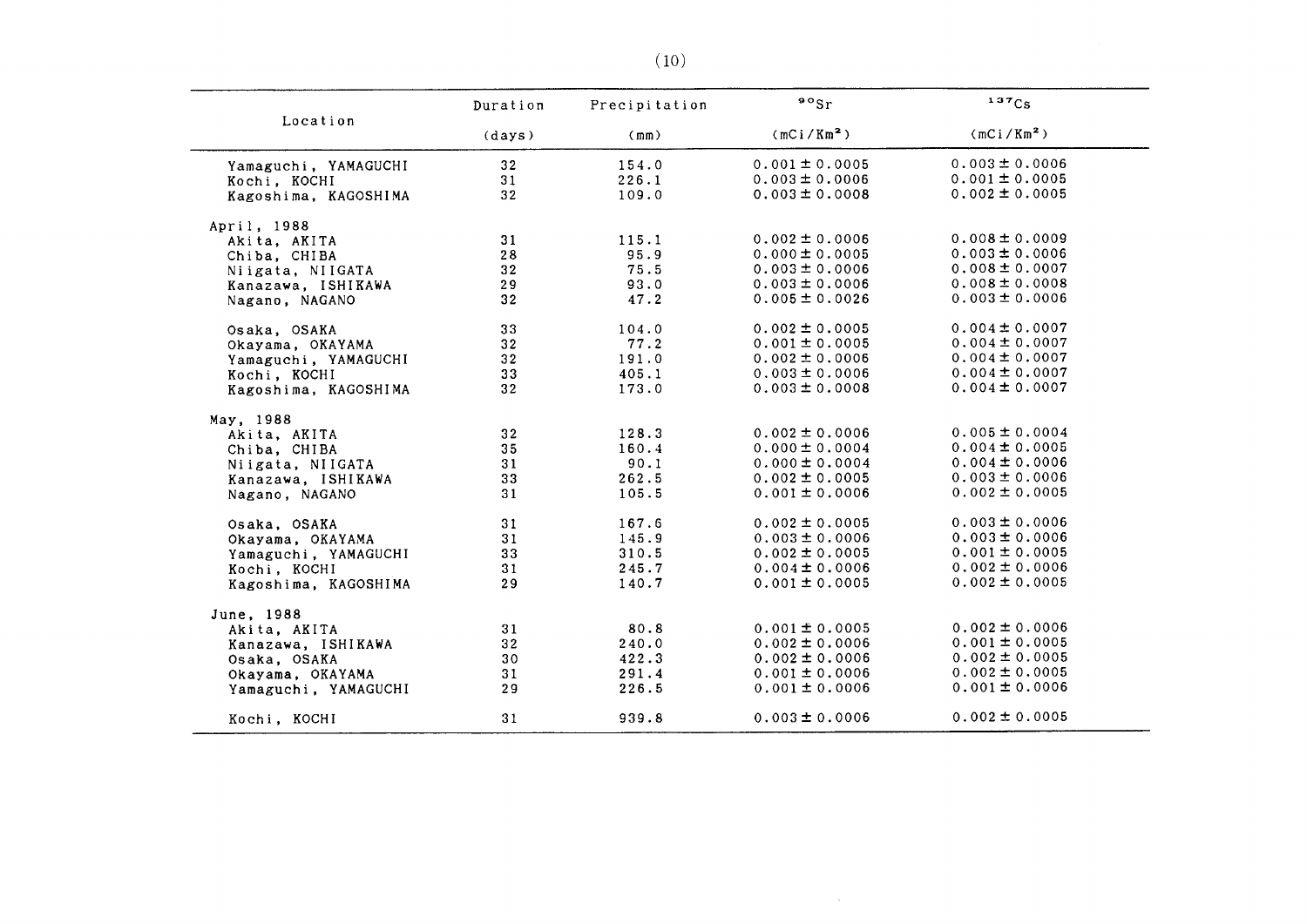#### (2) Strontium-90 and Cesium-137in Airborne Dust (from Oct.1987 to Jun.1988)

-continued from NO. 82 of this publication-

| Location                      | Sampling     | Absorption        | $\cdot$ $\cdot$            | 137Cs                               |
|-------------------------------|--------------|-------------------|----------------------------|-------------------------------------|
|                               | period       | volume<br>$(m^3)$ | $(10^{-3} \text{pCi/m}^3)$ | $(10^{-3} \text{pCi} / \text{m}^3)$ |
| October $\sim$ December, 1987 |              |                   |                            |                                     |
| Ookuma-machi, FUKUSHIMA       | $10 - 12$    | 10,395            | $0.05 \pm 0.03$            | $0.1 \pm 0.02$                      |
| Mito, IBARAGI                 | $10 \sim 12$ | 10,708            | $0.0 \pm 0.02$             | $0.01 \pm 0.02$                     |
| Osaka, OSAKA                  | $10 - 12$    | 13,780            | $0.04 \pm 0.02$            | $0.03 \pm 0.01$                     |
| January $\sim$ March, 1988    |              |                   |                            |                                     |
| Ookuma-machi, FUKUSHIMA       | $1 \sim 3$   | 10,392            | $0.0 \pm 0.02$             | $0.03 \pm 0.02$                     |
| Mito, IBARAGI                 | $1 \sim 3$   | 8,647             | $0.03 \pm 0.02$            | $0.01 \pm 0.02$                     |
| Utsunomiya, TOCHIGI           | $1 \sim 3$   | 11,870            | $0.02 \pm 0.02$            | $0.0 \pm 0.01$                      |
| Niigata, NIIGATA              | $1 \sim 3$   | 14,287            | $0.04 \pm 0.02$            | $0.0 \pm 0.01$                      |
| Kosugi-machi, TOYAMA          | $1 \sim 3$   | 12,833            | $0.02 \pm 0.02$            | $0.01 \pm 0.01$                     |
| Fukui, FUKUI                  | $1 \sim 3$   | 14,293            | $0.0 \pm 0.02$             | $0.02 \pm 0.01$                     |
| Kouhu, YAMANASHI              | $1 \sim 3$   | 10,420            | $0.01 \pm 0.02$            | $0.02 \pm 0.01$                     |
| Hamaoka-machi, SHIZUOKA       | $1 \sim 3$   | 10,264            | $0.04 \pm 0.03$            | $0.1 \pm 0.02$                      |
| Nagoya, AICHI                 | $1 \sim 3$   | 11,743            | $0.01 \pm 0.02$            | $0.01 \pm 0.02$                     |
| Kyoto, KYOTO                  | $1 \sim 3$   | 7,277             | $0.01 \pm 0.03$            | $0.1 \pm 0.02$                      |
| Osaka, OSAKA                  | $1 \sim 3$   | 14,911            | $0.0 \pm 0.01$             | $0.02 \pm 0.01$                     |
| Kobe, HYOGO                   | $1 \sim 3$   | 10,254            | $0.1 \pm 0.03$             | $0.03 \pm 0.02$                     |
| Tottori, TOTTORI              | $1 \sim 3$   | 13,882            | $0.02 \pm 0.02$            | $0.02 \pm 0.01$                     |
| Hiroshima, HIROSHIMA          | $1 \sim 3$   | 10,663            | $0.03 \pm 0.03$            | $0.04 \pm 0.02$                     |
| Nagasaki, NAGASAKI            | $1 \sim 3$   | 9,926             | $0.01 \pm 0.02$            | $0.03 \pm 0.02$                     |
| Ooita, OOITA                  | $1 \sim 3$   | 11,391            | $0.0 \pm 0.02$             | $0.01 \pm 0.01$                     |
| February $\sim$ March, 1988   |              |                   |                            |                                     |
| Morioka, IWATE                | $2 \sim 3$   | 11,145            | $0.0 \pm 0.02$             | $0.0 \pm 0.01$                      |
| April ~June, 1988             |              |                   |                            |                                     |
| Ookuma-machi, FUKUSHIMA       | $4 \sim 6$   | 10,490            | $0.0 \pm 0.02$             | $0.03 \pm 0.01$                     |
| Niigata, NIIGATA              | $4 \sim 6$   | 14,324            | $0.03 \pm 0.02$            | $0.01 \pm 0.01$                     |
| Fukui, FUKUI                  | $4 \sim 6$   | 11,484            | $0.0 \pm 0.02$             | $0.02 \pm 0.01$                     |
| Hamaoka-machi, SHIZUOKA       | $4 \sim 6$   | 10,462            | $0.02 \pm 0.02$            | $0.2 \pm 0.03$                      |
| Osaka, OSAKA                  | $4 \sim 6$   | 14,935            | $0.01 \pm 0.02$            | $0.1 \pm 0.02$                      |
| Kobe, HYOGO                   | $4 \sim 6$   | 9,720             | $0.04 \pm 0.03$            | $0.1 \pm 0.02$                      |
| Tottori, TOTTORI              | $4 \sim 6$   | 13,817            | $0.01 \pm 0.02$            | $0.03 \pm 0.02$                     |
| Hiroshima, HIROSHIMA          | $4 \sim 6$   | 12,598            | $0.0 \pm 0.02$             | $0.1 \pm 0.02$                      |
| Nagasaki, NAGASAKI            | $4 \sim 6$   | 9,516             | $0.1 \pm 0.03$             | $0.2 \pm 0.03$                      |

|  | Table (2): Strontium-90 and Cesium-137 in Airborne Dust |  |  |  |
|--|---------------------------------------------------------|--|--|--|
|  |                                                         |  |  |  |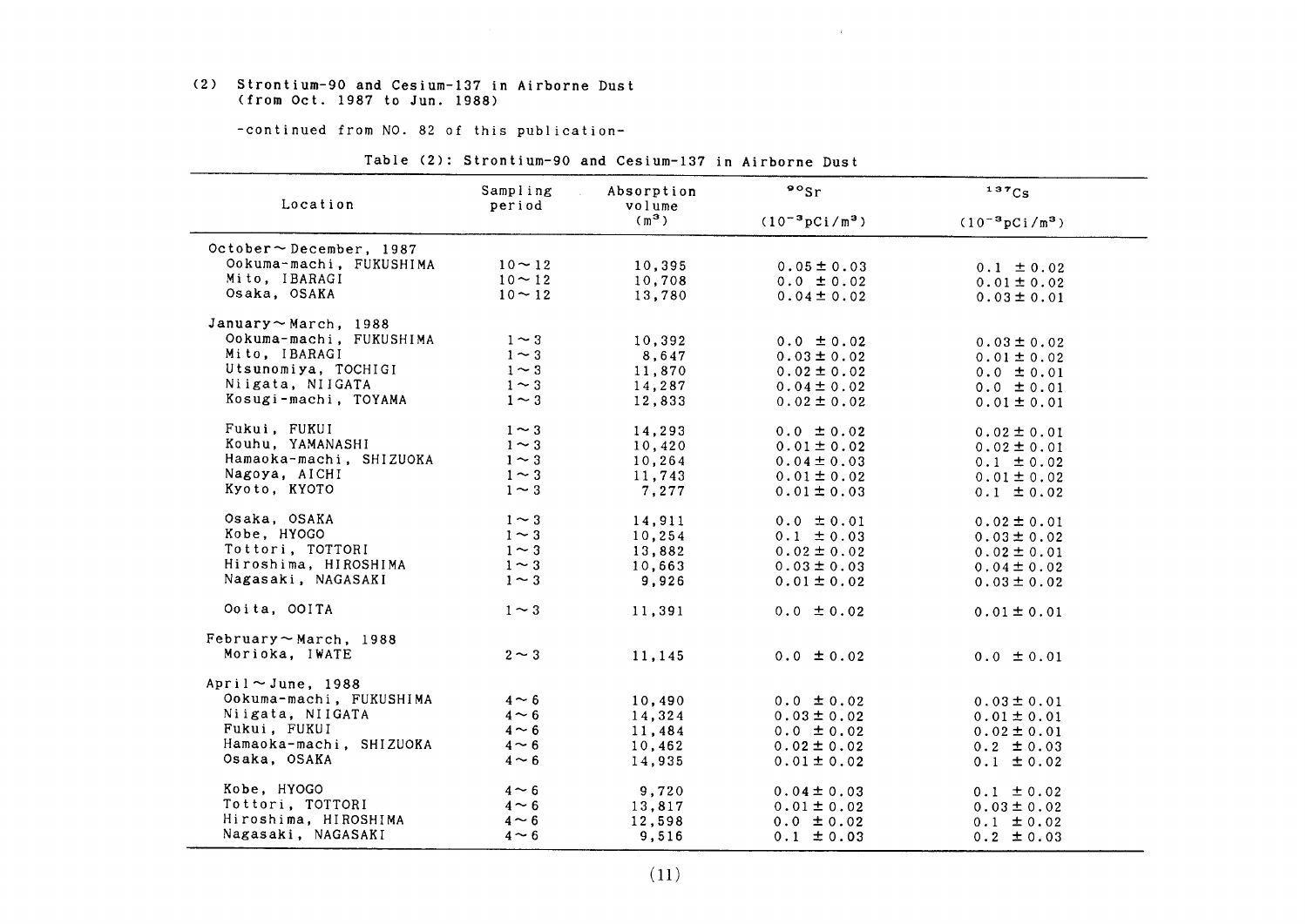#### (3) Strontium-90 and Cesium-137 in Service Water (from Dec. 1987 to Jul. 1988)

-COntinued from NO.82 0f this publication-

|  | Table (3): Strontium-90 and Cesium-137 in Service Water |  |  |  |  |  |  |
|--|---------------------------------------------------------|--|--|--|--|--|--|
|--|---------------------------------------------------------|--|--|--|--|--|--|

|                        |     | $\frac{80}{5}$ r | 137Cs             |  |
|------------------------|-----|------------------|-------------------|--|
| Location               | pH  | (pCi /l)         | (pCi /l)          |  |
| (Source Water)         |     |                  |                   |  |
| January, 1988          |     |                  |                   |  |
| Nagano, NAGANO         | 7.3 | $0.04 \pm 0.004$ | $0.01 \pm 0.002$  |  |
| Kyoto, KYOTO           | 6.6 | $0.15 \pm 0.007$ | $0.01 \pm 0.003$  |  |
| June, 1988             |     |                  |                   |  |
| Katsushika, TOKYO      | 7.3 | $0.06 \pm 0.005$ | $0.01 \pm 0.003$  |  |
| Tsukui-machi, KANAGAWA | 8.1 | $0.01 \pm 0.003$ | $0.001 \pm 0.003$ |  |
| Moriguchi, OSAKA       | 7.2 | $0.14 \pm 0.006$ | $0.01 \pm 0.003$  |  |
| July, 1988             |     |                  |                   |  |
| Sapporo, HOKKAIDO      | 7.2 | $0.06 \pm 0.004$ | $0.01 \pm 0.003$  |  |
| (Tap Water)            |     |                  |                   |  |
| December, 1987         |     |                  |                   |  |
| Nagano, NAGANO         | 7.2 | $0.02 \pm 0.003$ | $0.01 \pm 0.002$  |  |
| Matsue, SHIMANE        | 7.0 | $0.09 \pm 0.005$ | $0.005 \pm 0.002$ |  |
| Saga, SAGA             | 7.4 | $0.05 \pm 0.004$ | $0.004 \pm 0.002$ |  |
| January, 1988          |     |                  |                   |  |
| Morioka, IWATE         | 6.6 | $0.05 \pm 0.004$ | $0.00 \pm 0.002$  |  |
| Kyoto, KYOTO           | 6.4 | $0.15 \pm 0.007$ | $0.004 \pm 0.002$ |  |
| Wakayama, WAKAYAMA     | 7.1 | $0.07 \pm 0.005$ | $0.004 \pm 0.002$ |  |
| Naha, OKINAWA          | 6.8 | $0.13 \pm 0.006$ | $0.00 \pm 0.002$  |  |
| February, 1988         |     |                  |                   |  |
| Utsunomiya, TOCHIGI    | 6.8 | $0.02 \pm 0.003$ | $0.003 \pm 0.002$ |  |
| Kosugi-machi, TOYAMA   | 6.8 | $0.07 \pm 0.005$ | $0.003 \pm 0.002$ |  |
| March, 1988            |     |                  |                   |  |
| Kouhu, YAMANASHI       | 6.9 | $0.03 \pm 0.004$ | $0.001 \pm 0.002$ |  |
| Ooita, OOITA           | 7.9 | $0.02 \pm 0.003$ | $0.004 \pm 0.002$ |  |
| June, 1988             |     |                  |                   |  |
| Wakkanai, HOKKAIDO     | 6.8 | $0.05 \pm 0.004$ | $0.01 \pm 0.003$  |  |
| Aomori, AOMORI         | 7.4 | $0.05 \pm 0.004$ | $0.01 \pm 0.003$  |  |
| Yamagata, YAMAGATA     | 7.1 | $0.06 \pm 0.004$ | $0.01 \pm 0.003$  |  |
| Mito, IBARAGI          | 7.7 | $0.06 \pm 0.005$ | $0.002 \pm 0.002$ |  |
| Katsushika, TOKYO      | 7.1 | $0.16 \pm 0.007$ | $0.002 \pm 0.002$ |  |
| Kanazawa, ISHIKAWA     | 7.1 | $0.08 \pm 0.005$ | $0.004 \pm 0.003$ |  |

 $\sim 10^{11}$  km s  $^{-1}$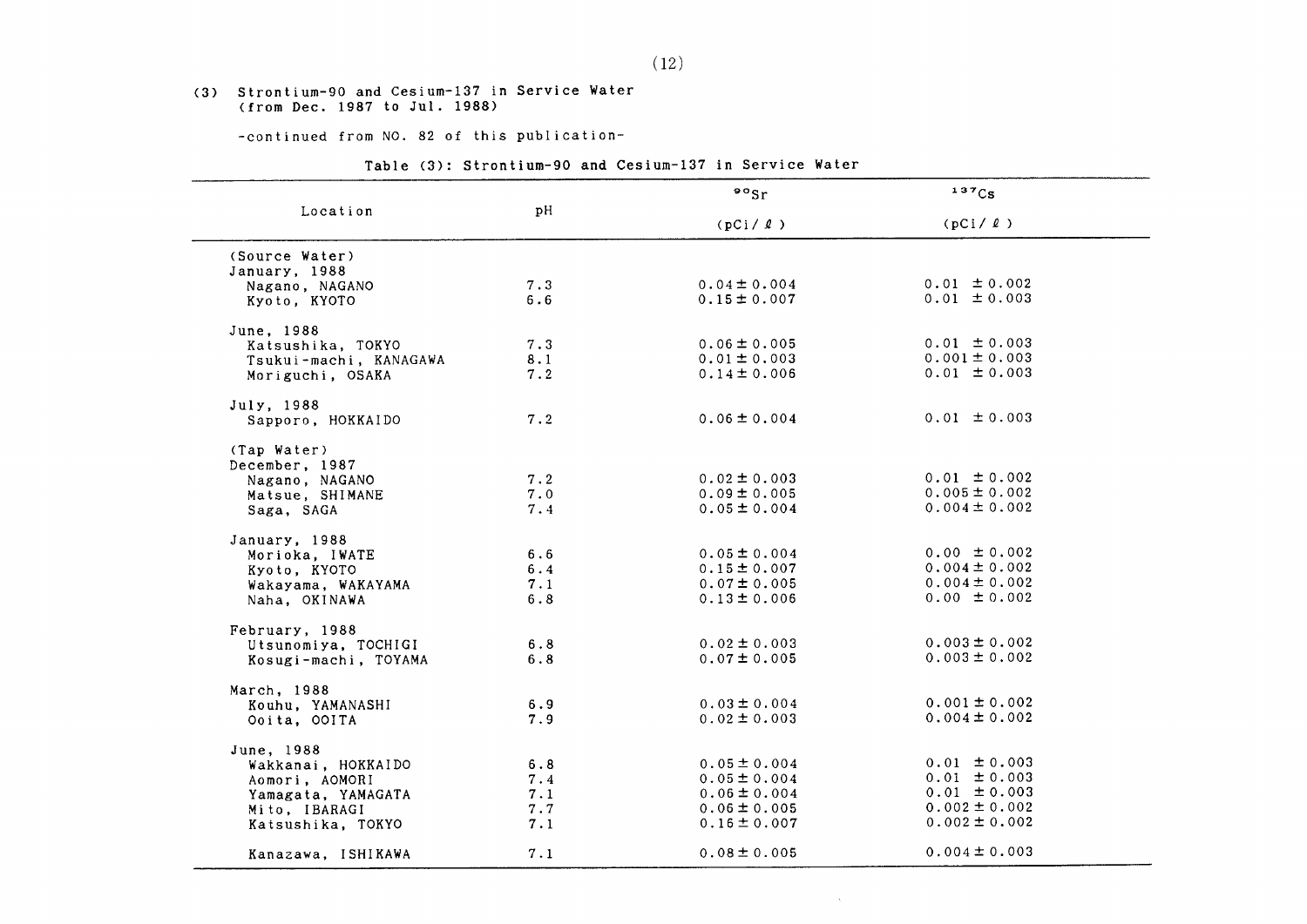|                      |     | $\frac{80}{5}$   | 137Cs<br>(pCi /l) |  |
|----------------------|-----|------------------|-------------------|--|
| Location             | рH  | (pCi/2)          |                   |  |
| Fukui, FUKUI         | 7.3 | $0.03 \pm 0.004$ | $0.003 \pm 0.002$ |  |
| Shizuoka, SHIZUOKA   | 7.8 | $0.03 \pm 0.004$ | $0.00 \pm 0.002$  |  |
| Osaka, OSAKA         | 6.8 | $0.12 \pm 0.006$ | $0.001 \pm 0.003$ |  |
| Kobe, HYOGO          | 7.9 | $0.09 \pm 0.005$ | $0.002 \pm 0.003$ |  |
| Tottori, TOTTORI     | 7.5 | $0.06 \pm 0.005$ | $0.01 \pm 0.002$  |  |
| Okayama, OKAYAMA     | 6.8 | $0.07 \pm 0.005$ | $0.003 \pm 0.002$ |  |
| Hiroshima, HIROSHIMA | 7.1 | $0.08 \pm 0.005$ | $0.00 \pm 0.003$  |  |
| Ube, YAMAGUCHI       | 7.8 | $0.06 \pm 0.005$ | $0.01 \pm 0.003$  |  |
| Matsuyama, EHIME     | 7.5 | $0.04 \pm 0.004$ | $0.004 \pm 0.003$ |  |
| Kochi, KOCHI         | 7.1 | $0.05 \pm 0.004$ | $0.004 \pm 0.003$ |  |
| Nagasaki, NAGASAKI   | 6.8 | $0.04 \pm 0.004$ | $0.00 \pm 0.002$  |  |
| Kagoshima, KAGOSHIMA | 7.1 | $0.02 \pm 0.004$ | $0.01 \pm 0.002$  |  |
| Naha, OKINAWA        | 7.0 | $0.07 \pm 0.005$ | $0.01 \pm 0.003$  |  |
| July, 1988           |     |                  |                   |  |
| Akita, AKITA         | 6.9 | $0.13 \pm 0.006$ | $0.01 \pm 0.003$  |  |
| Yokohama, KANAGAWA   | 6.6 | $0.02 \pm 0.004$ | $0.002 \pm 0.002$ |  |

 $\sim$   $\mu$  .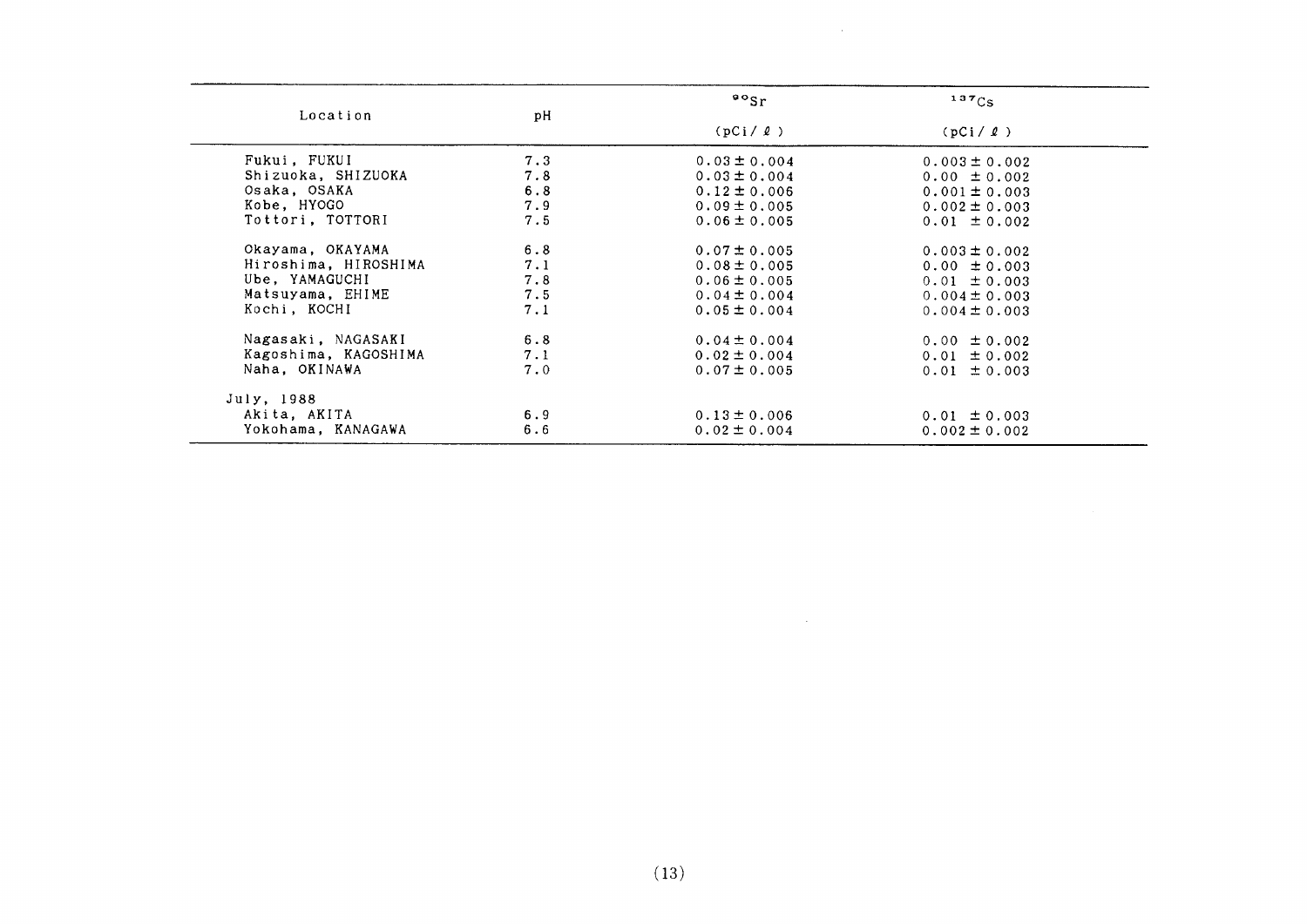#### (4) Strontium-90 and Cesium-137 in Freshwater (from Dec.1987 to Jul.1988)

 $\sim$ 

-COntinued from NO.82 0f this publication-

#### Table (4): Strontium-90 and Cesium-137 in Freshwater

|                                 | рH  | $\frac{90}{5}$ r | 137Cs             |
|---------------------------------|-----|------------------|-------------------|
| Location                        |     | (pCi/2)          | (pCi/2)           |
| (Freshwater)                    |     |                  |                   |
| December, 1987                  | 7.4 | $0.03 \pm 0.004$ | $0.01 \pm 0.003$  |
| Suwa-lake, NAGANO<br>Uji, KYOTO | 6.0 | $0.00 \pm 0.002$ | $0.001 \pm 0.002$ |
| May, 1988                       |     |                  |                   |
| Kasumigaura, IBARAGI            | 9.2 | $0.13 \pm 0.006$ | $0.02 \pm 0.004$  |
| July, 1988                      |     |                  |                   |
| Barato-lake, HOKKAIDO           | 7.4 | $0.07 \pm 0.005$ | $0.02 \pm 0.004$  |

 $\sim 100$  km s  $^{-1}$ 

 $\sim 0.5$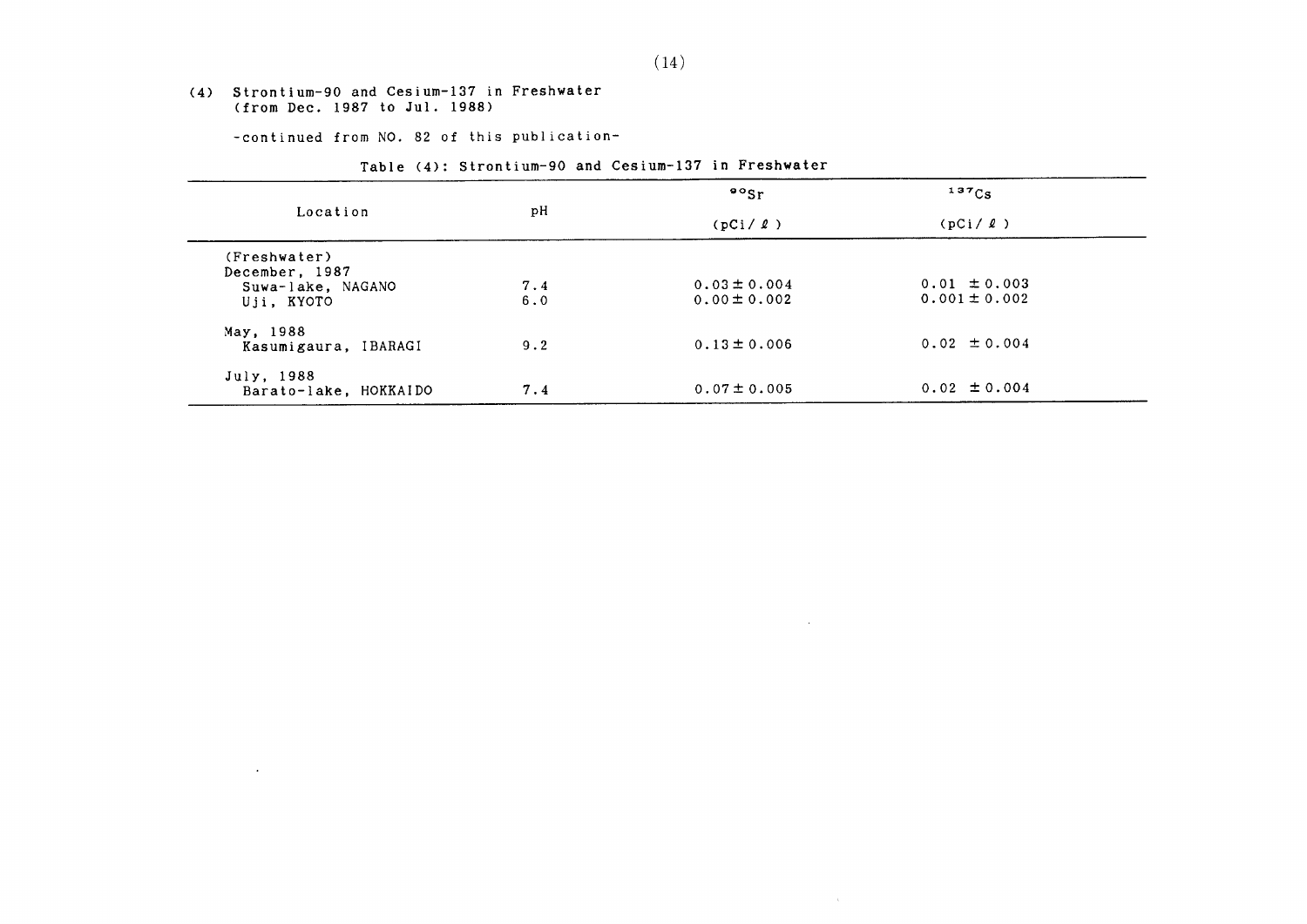#### (5) Strontium-90 and Cesium-137in Soil (from Feb.1988 to May1988)

-COntinued from NO.82 0f this publication-

|                                                       | Sampling                  |                                       | $^{90}$ Sr                                  | 137C <sub>S</sub>                    |                                  |  |
|-------------------------------------------------------|---------------------------|---------------------------------------|---------------------------------------------|--------------------------------------|----------------------------------|--|
| Location                                              | Depth<br>$(c_m)$          | (pCi/Kg)                              | (mCi/Km <sup>2</sup> )                      | (pCi/Kg)                             | $(mCi/Km^2)$                     |  |
| February, 1988<br>Imaichi, TOCHIGI<br>$\prime\prime$  | $0 \sim 5$<br>$5 \sim 20$ | 270<br>± 9<br>± 6<br>100              | $5.8 \pm 0.19$<br>$4.4 \pm 0.25$            | ±20<br>1000<br>$\pm$ 7<br>130        | $22 \pm 0.4$<br>$5.5 \pm 0.3$    |  |
| Kujuu-machi, OOITA<br>$\prime\prime$                  | $0 \sim 5$<br>$5 \sim 20$ | $\pm$<br>240<br>- 8<br>$\pm$ 6<br>140 | $7.7 \pm 0.26$<br>$13 \pm 0.6$              | 3100<br>±30<br>±11<br>360            | ±1<br>100<br>33<br>±1.0          |  |
| March, 1988<br>Takisawa-mura, IWATE<br>$\prime\prime$ | $0 \sim 5$<br>$5 - 20$    | ± 12<br>550<br>±11<br>440             | $\pm 0.3$<br>13<br>36<br>$\pm 0.9$          | 2800<br>±30<br>380<br>±11            | ± 0.7<br>66<br>31<br>± 0.9       |  |
| Kosugi-machi, TOYAMA<br>"                             | $0 \sim 5$<br>$5 - 20$    | 230<br>± 9<br>±11<br>330              | $\pm 0.5$<br>14<br>46<br>±1.5               | ±15<br>630<br>± 8<br>180             | $\pm 0.9$<br>38<br>25<br>±1.1    |  |
| Takane-machi, YAMANASHI<br>$\prime\prime$             | $0 \sim 5$<br>$5 \sim 20$ | ± 12<br>440<br>$±$ 8<br>230           | ± 0.7<br>27<br>29<br>±1.1                   | 1200<br>±20<br>±12<br>430            | 73<br>±1.2<br>55<br>±1.6         |  |
| May, 1988<br>Tokai-mura, IBARAGI<br>$^{\prime\prime}$ | $0 \sim 5$<br>$5 - 20$    | 340<br>±12<br>450<br>±14              | ± 0.5<br>13 <sub>1</sub><br>29<br>$\pm 0.9$ | ±30<br>4000<br>±13<br>630            | ±1<br>160<br>40<br>±0.9          |  |
| Akabane-machi, AICHI<br>"                             | $0 \sim 5$<br>$5 \sim 20$ | $\pm$ 3.0<br>11<br>12<br>$\pm$<br>3.3 | $0.7 \pm 0.20$<br>$2.7 \pm 0.70$            | 100<br>士<br>-6<br>$\pm$<br>28<br>3.4 | $6.9 \pm 0.38$<br>$6.0 \pm 0.74$ |  |

Table (5): Strontium-90 and Cesium-137 in Soil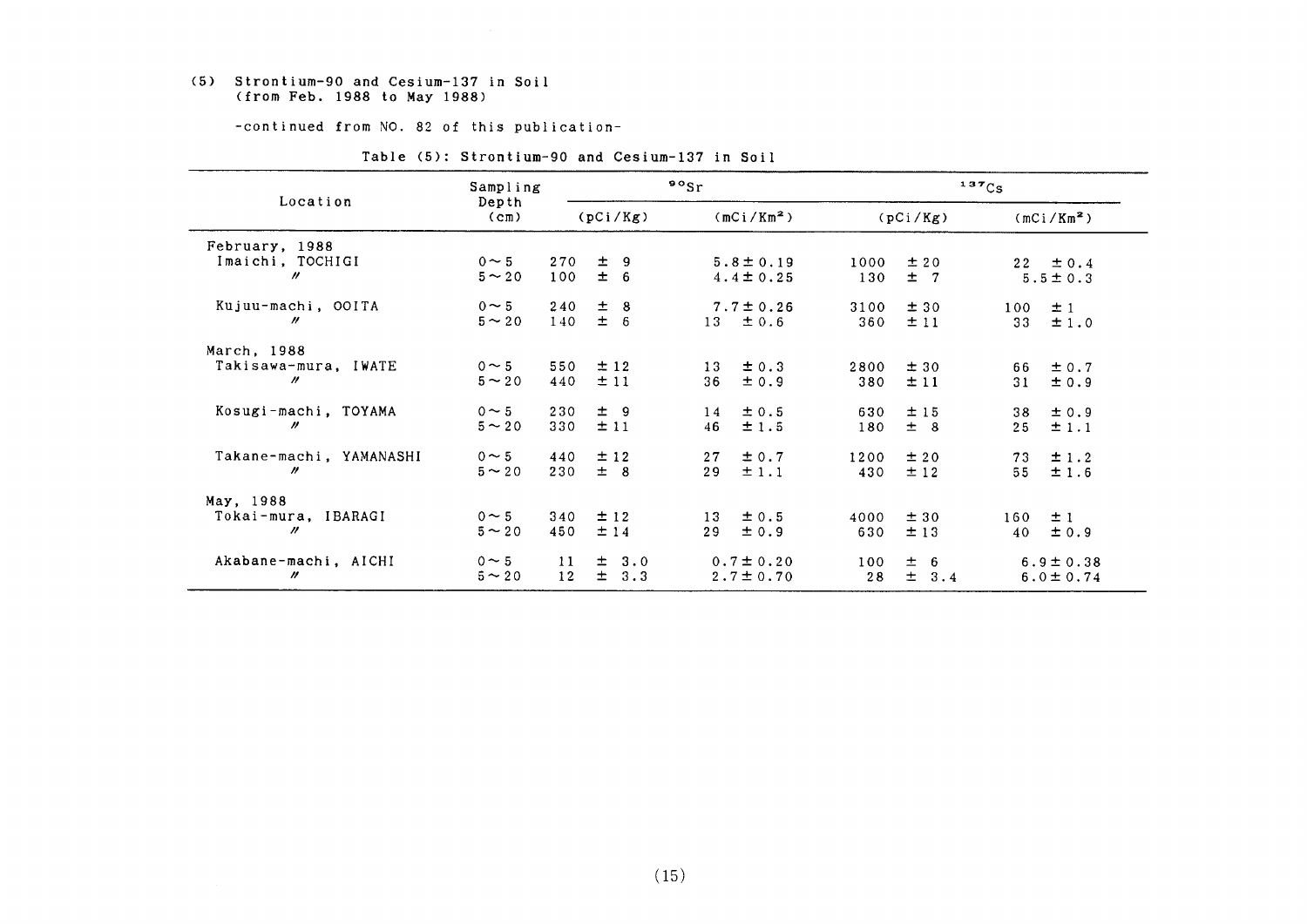



 $Fig. 1-1$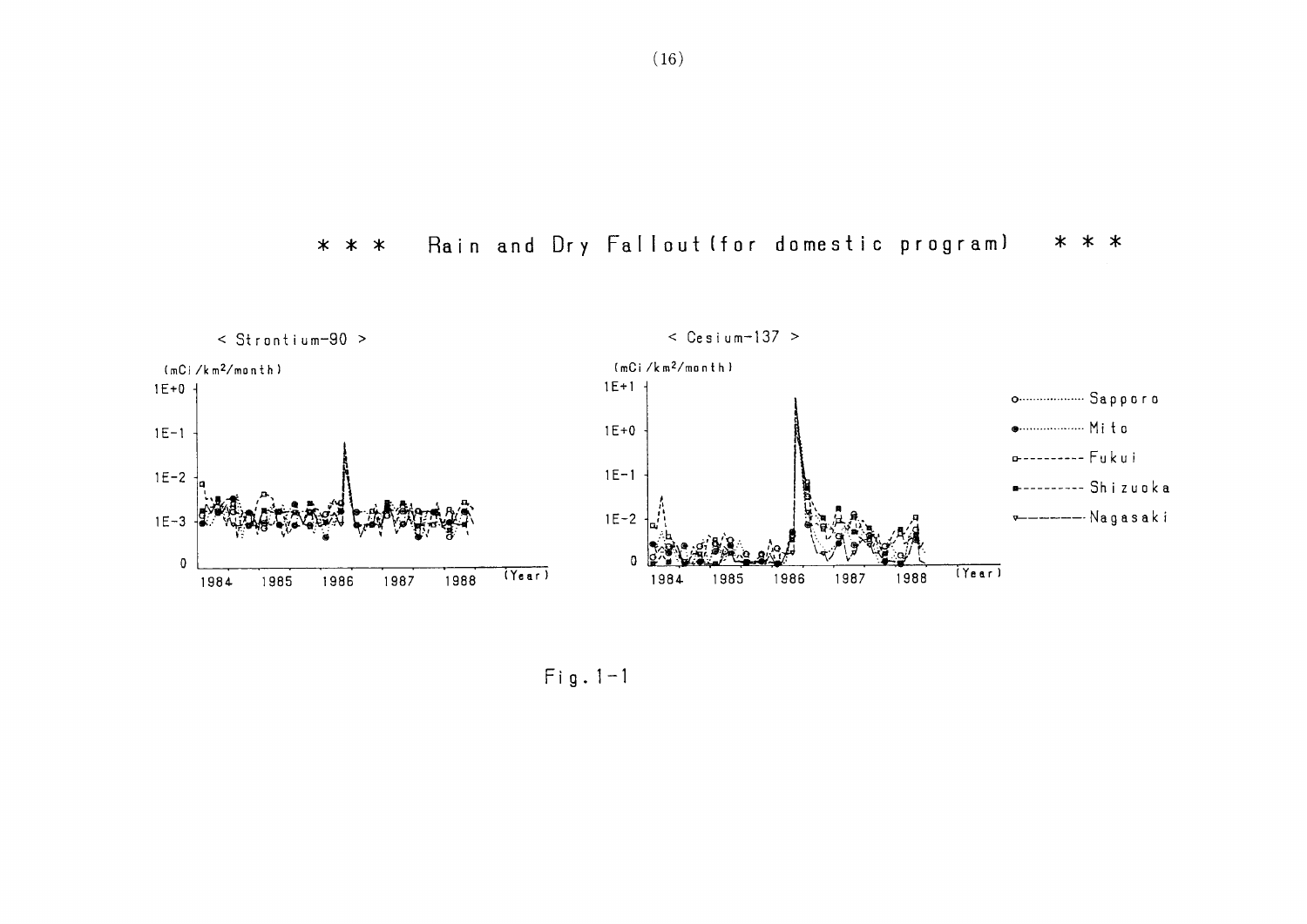



Fig.  $1-2$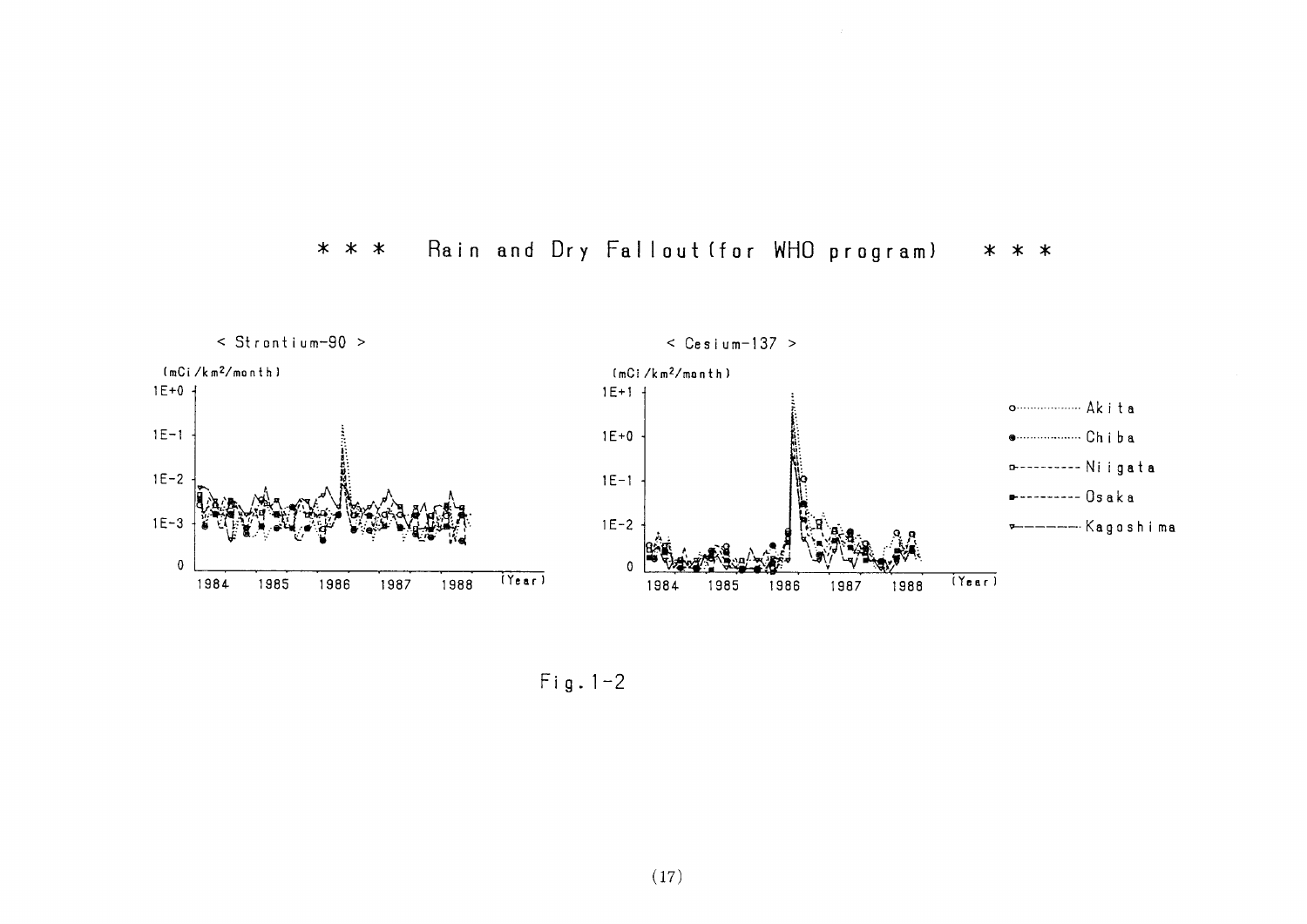Airborne Dust \* \* \* \* \* \*



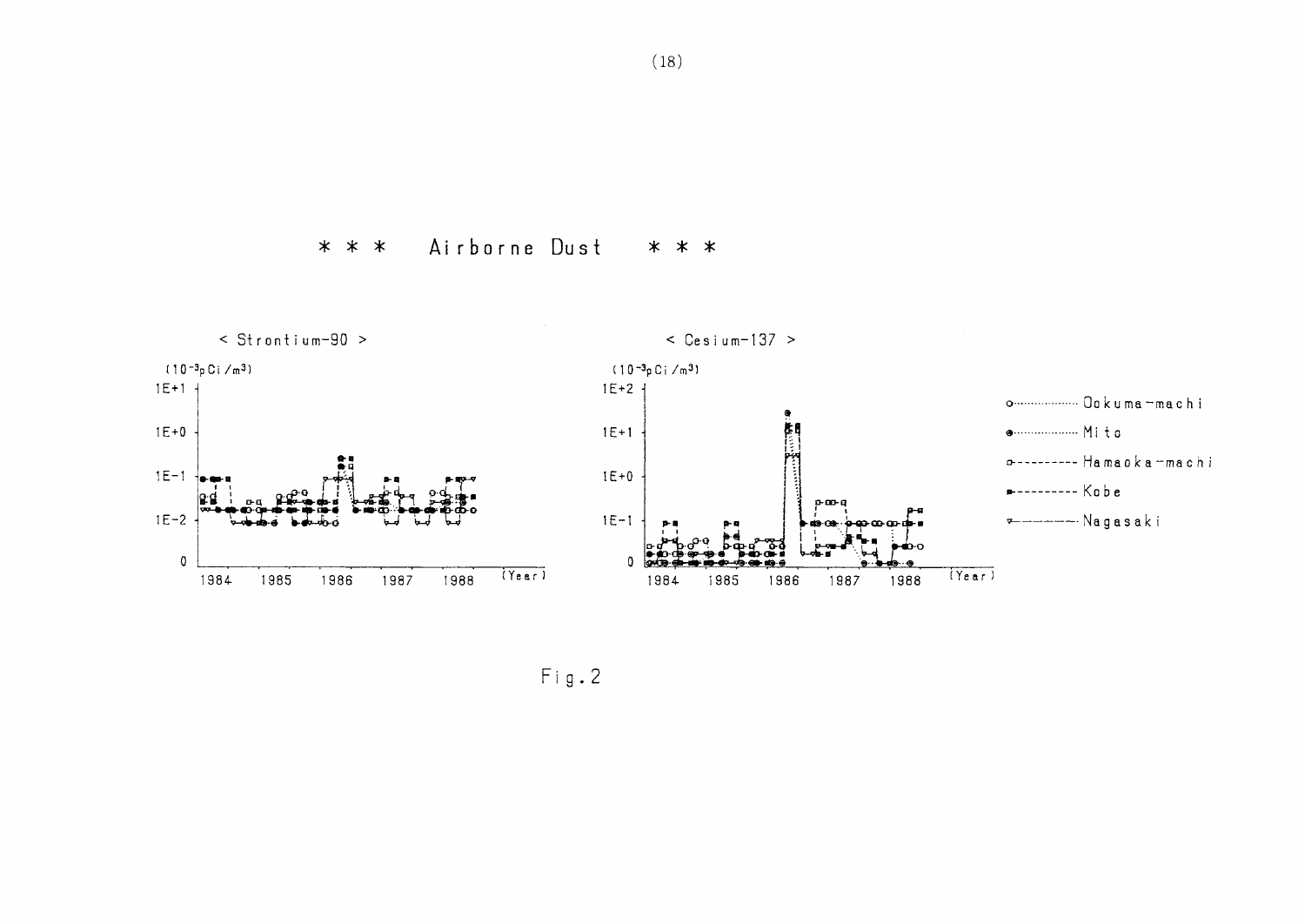#### Service Water (tap water) \* \* \* \* \* \*



 $Fig. 3$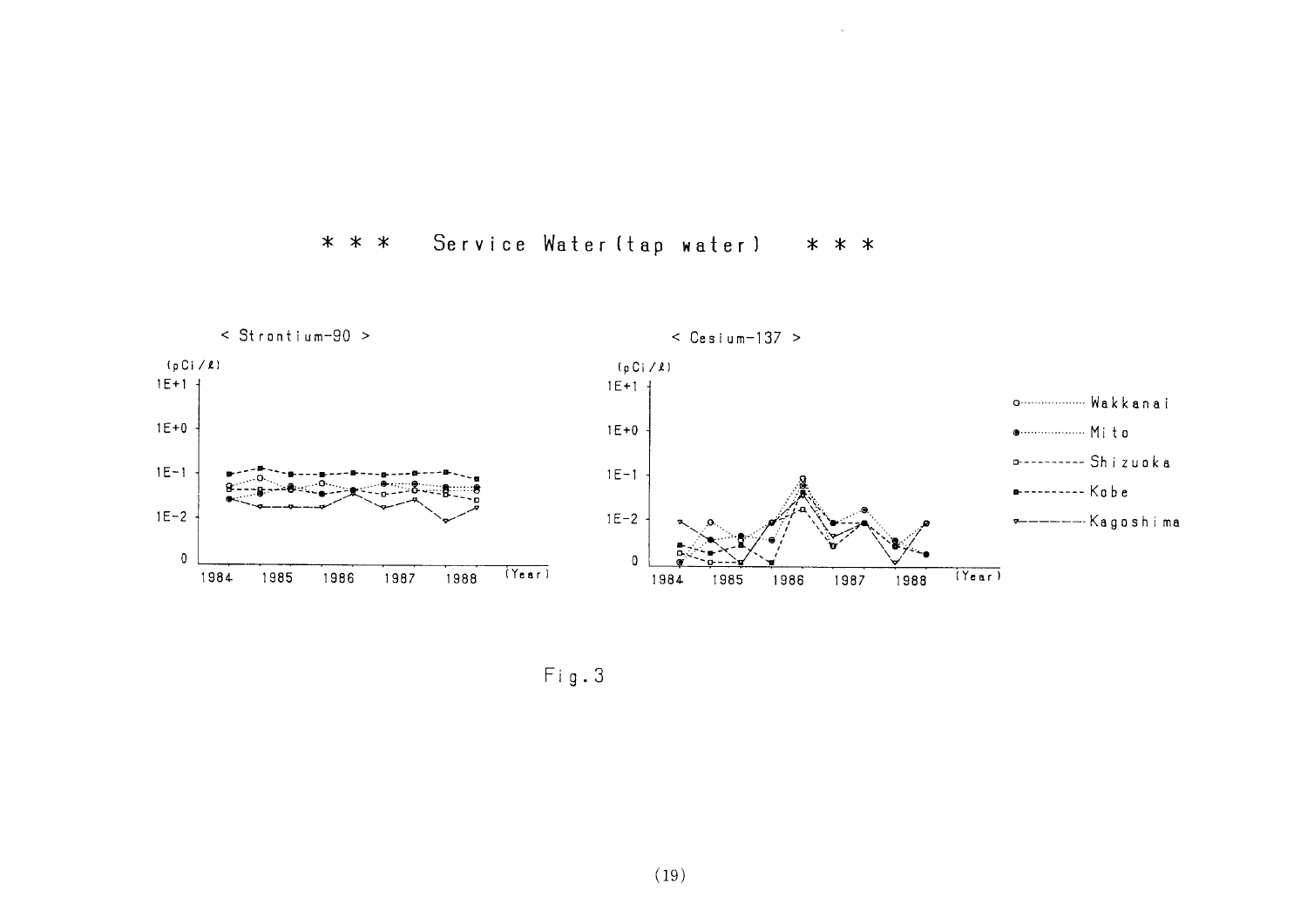



 $\langle \cdot, \cdot \rangle$ 

 $Fig. 4$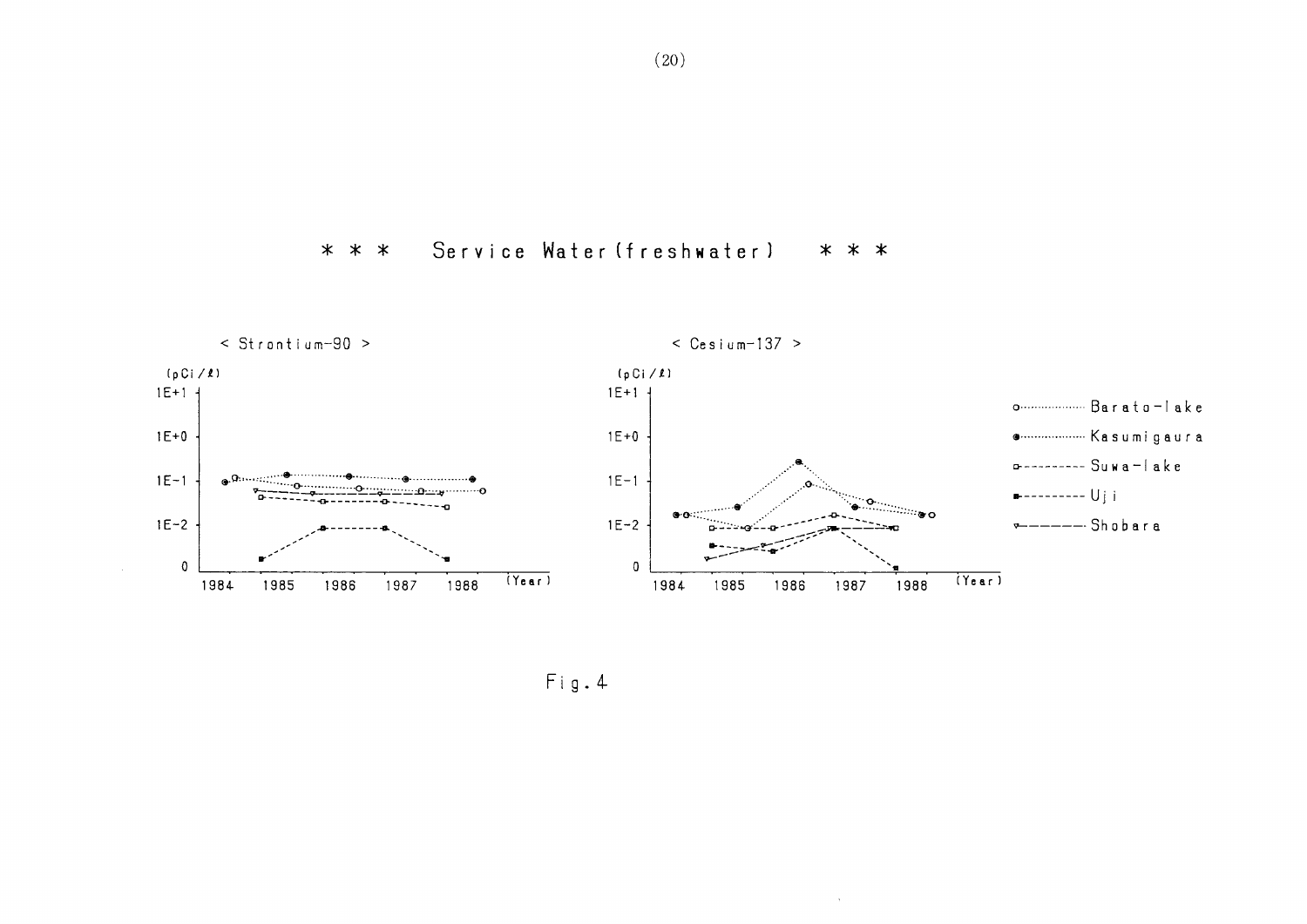#### Soil  $* * *$ \* \* \*



 $Fig. 5$